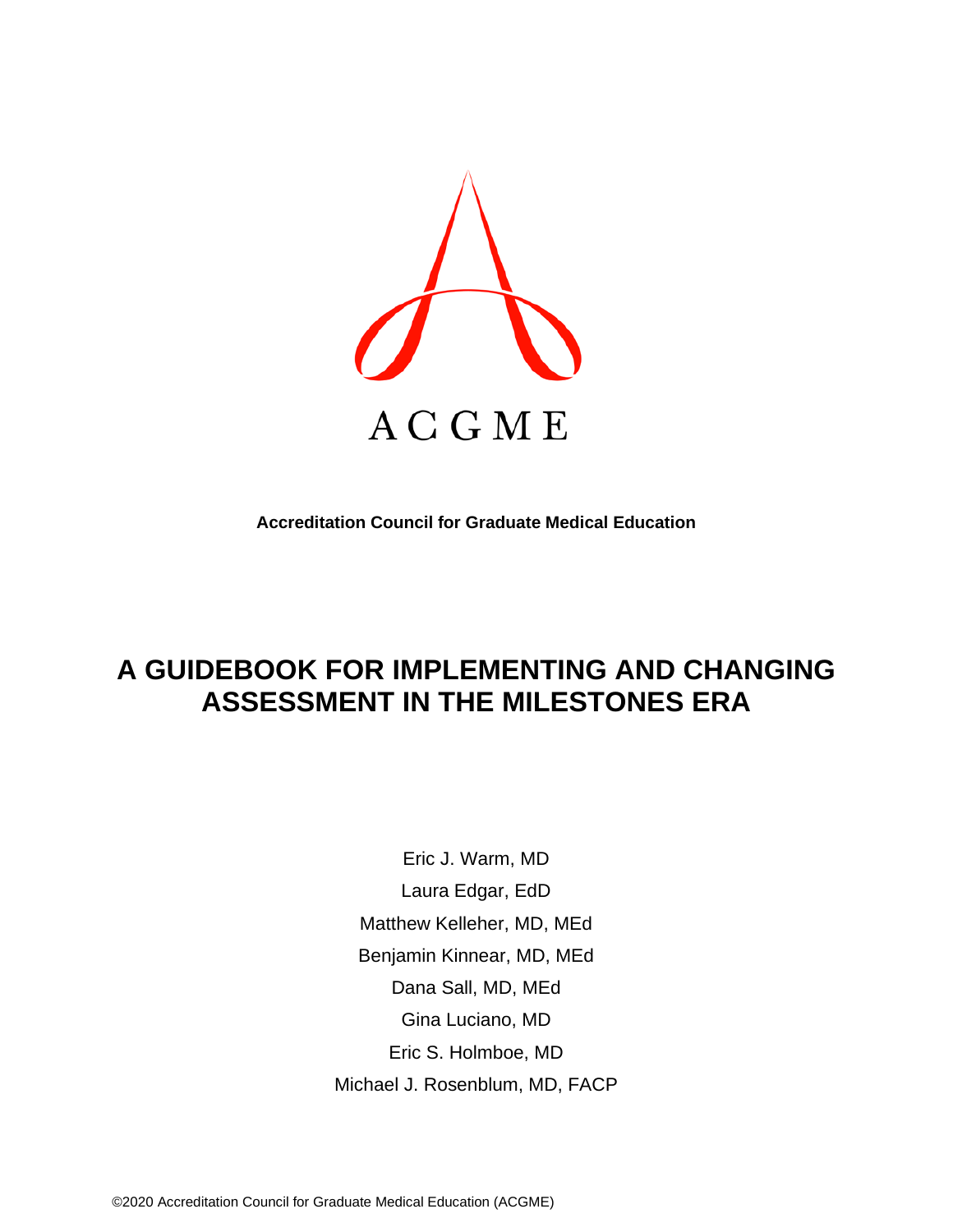# **Table of Contents**

| Background                                                                             |    |
|----------------------------------------------------------------------------------------|----|
| Milestones as a Complex Educational Intervention                                       |    |
| Kotter' 8-Steps of Change Management Applied to Milestones and Assessment              | 5  |
| Post Implementation                                                                    | 17 |
| References                                                                             | 19 |
| Fig. 2: Adapted Knowledge to Action Process Model for Milestones 2.0 Implementation 21 |    |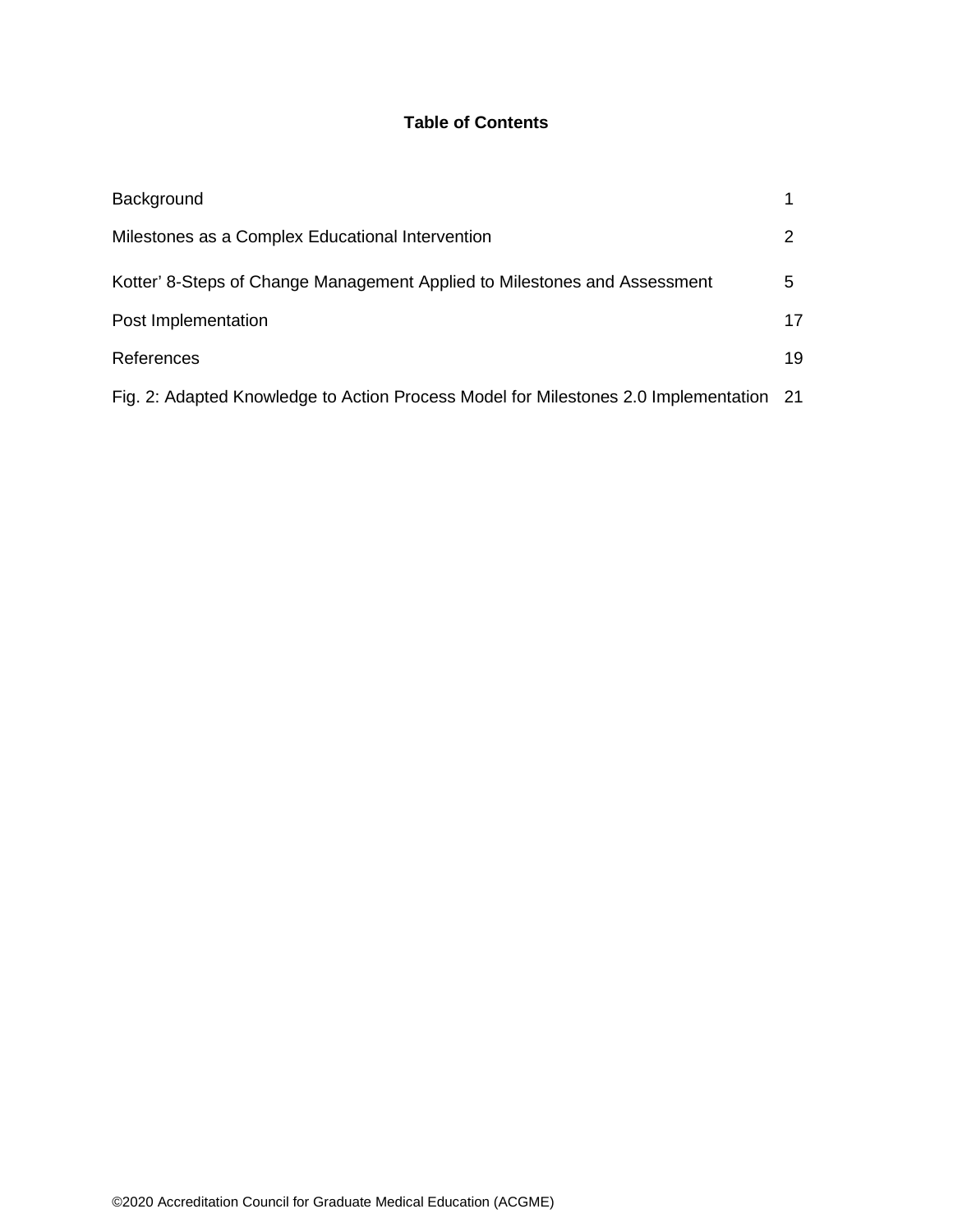#### **Background**

In 2001, the ACGME launched the Outcome Project and formally introduced the six Core Competencies now familiar to the graduate medical education (GME) community. This competency framework moved GME beyond a predominant focus on medical knowledge, patient care, and procedural skills, to incorporate additional competencies critical for safe, effective, patient-centered care (Nasca et al. 2012). While the creation of the six Core Competencies had been informed by the Dreyfus stage model of development, only the general characteristics of the educational outcome had been described and defined (Nasca et al. 2012).

The Milestones were formally introduced into the GME system in 2013. Milestones simply describe the learning trajectory within the Core Competencies. Each Competency has been further subdivided into a small sets of Subcompetencies that allow for further specification of key ability areas. A subcompetency takes the resident or fellow from a beginner in the specialty or subspecialty, to ideally a proficient practitioner at the time of graduation. Residency and fellowship education are an intensely developmental process and experience, and the assessment program should reflect this by combining the right combination of assessments to guide development. The Milestones provide an opportunity for learners to demonstrate their attainment of competence to a level beyond the stage of proficiency, and just as importantly, allow for a mutual understanding of the expectations between the learner and the members of the faculty. The Milestones can provide a framework for GME programs that facilitate the desired outcome: *all* graduating residents and fellows are truly competent for unsupervised, selfguided practice. Assessment is an essential activity to ensure these outcomes for learners.

There is now substantial experience with the initial introduction of the Milestones system. For example, a continuous quality improvement mindset for an assessment program is important as programs learn what works and what does not, for whom and in what circumstances, using this information to make changes in their assessment and educational programs. As the GME community transitions to Milestones 2.0, an opportunity exists for programs to review their current assessment programs and how they view and use the Milestones to make necessary changes. Implementing change is hard, but a growing body of research can help guide programs in making meaningful and effective change.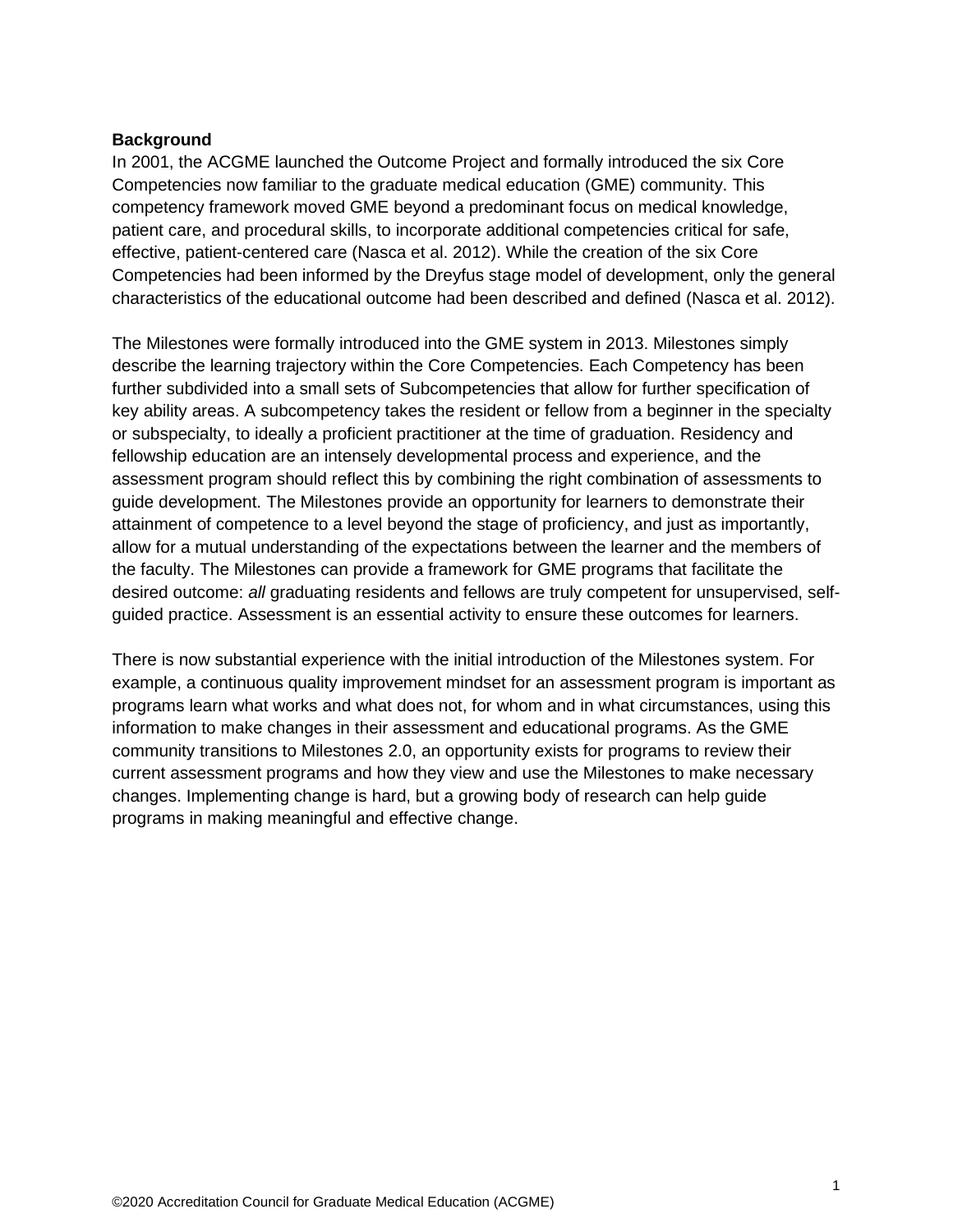## **Milestones as a Complex Educational Intervention**

Implementing and assessing the Milestones should be viewed as a complex educational intervention (Holmboe 2015; Holmboe 2017; Holmboe, Call, and Ficalora 2016). Simply defined, a complex intervention is one that consists of several interacting parts and components (Holmboe, Call, and Ficalora 2016). Key dimensions of complexity and their associated correlates in medical education are highlighted in Table 1 (Holmboe, 2017).

| <b>Dimensions of Complexity</b>              | <b>Examples for GME Programs</b>                |
|----------------------------------------------|-------------------------------------------------|
| Number of and interactions between           | People (fellows, program directors,             |
| components (e.g., people, tools,             | interprofessional faculty members,              |
| technology)                                  | coordinators, etc.); assessment tools; learning |
|                                              | management systems; electronic medical          |
|                                              | records                                         |
| Number and difficulty of behaviors required  | Assessment activities and behaviors, synthesis  |
| by the those delivering and/or receiving the | of assessment data; Milestones review and       |
| intervention                                 | judgments, Clinical Competency Committee        |
|                                              | (CCC) group process                             |
| Number of individuals, groups, or            | Multiple, from individual learners to faculty   |
| organizations targeted by the intervention   | members and other health professionals (e.g.,   |
|                                              | nurses completing a multi-source feedback tool  |
|                                              | to inform the Milestones); CCCs, program and    |
|                                              | departmental leadership; ACGME; certification   |
|                                              | boards; specialty societies and program         |
|                                              | director organizations                          |
| Number and variability of outcomes           | Number of subcompetencies within the            |
|                                              | specialty; other important outcomes not         |
|                                              | captured by the Milestones, such as             |
|                                              | procedures not captured within a specialty's    |
|                                              | <b>Milestones</b>                               |
| Degree of flexibility or tailoring of the    | Important issues of local context in            |
| intervention permitted                       | implementing Milestones; choice of              |
|                                              | assessment approaches and tools used;           |
|                                              | choices in CCC membership; etc.                 |

\*Adapted from Holmboe 2017.

The Milestones are also embedded within complex educational systems. The hallmark of complex systems is the interdependencies and interactions between all the "parts and components," with people (i.e., health professions faculty members, program directors, program coordinators, residents, and fellows) being the most important components of the system. When implementing a change, such as a new assessment, changes to an existing assessment, and finally using the new Milestones 2.0, it will be important for the GME community to attend to key aspects of implementation. Let's now examine approaches to implementation that can help you and your program get the most impact from assessment using the Milestones.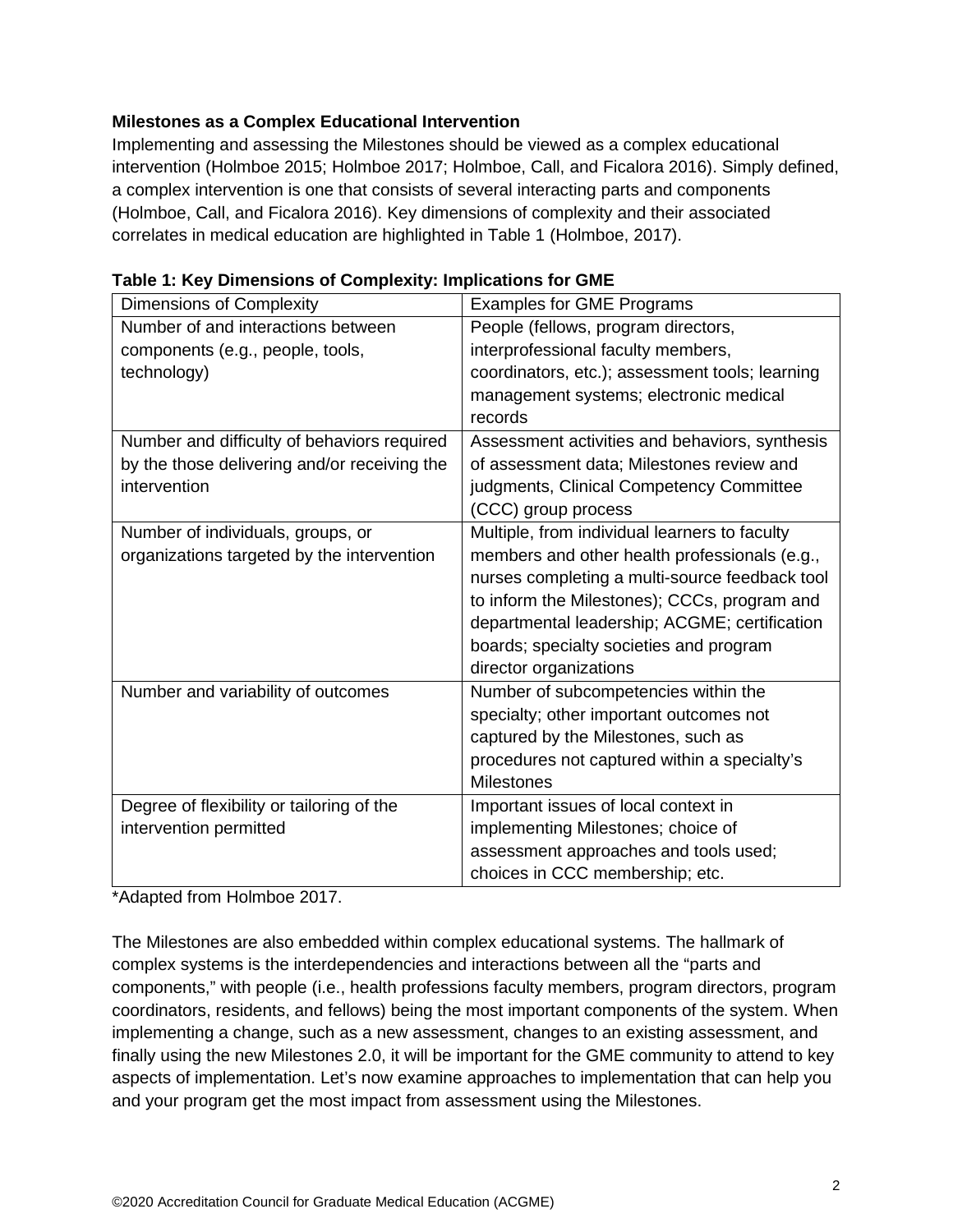#### **Milestones Implementation**

Implementing and effectively using the Milestones within a program of assessment requires collaboration between institutions and programs and necessitates a significant transformation of educational culture (van der Vleuten et al. 2014). *John Kotter's 8 Steps for Leading Change* provide a helpful framework for planning, executing, and managing these efforts, and this Guidebook will discuss Milestones implementation through this lens, <sup>6</sup> but readers are encouraged to review this primary work (Kotter 1995). In addition, sections of this guidebook were adapted with permission from *The Toolkit Series: A Textbook for Internal Medicine Education Programs*, although the following principles apply to any type of ACGME-accredited program (Warm, Kinnear, and Sall 2017).

#### **Managing Polarities in Milestones-Based Assessment**

Before jumping into this work, readers should understand what kind of resistance they may face, especially if the Milestones have not yet been fully embraced at their institution. Milestonesbased assessment is perceived by some as a solution to the pitfalls of time-based 'gestalt' or holistic assessment. Others see the Milestones as an onerous administrative requirement being forced upon them and prefer traditional methods of assessment. Typical criticisms of Milestones-based assessment include bureaucratic burden, lack of agreed upon definitions of competence, and lack of validity evidence for competency-based medical education (Boyd et al. 2018; Norman, Norcini, and Bordage 2014; Touchie and ten Cate 2016; Whitehead and Kuper 2017; Witteles and Verghese 2016). Rather than seeing either approach to assessment as a problem or solution, the two sides can be seen as polarities, or different values or points of views that are interdependent (Johnson 1992). In this polarity, the two poles are time-based 'gestalt' assessment versus competency- or Milestones-based assessment. (Figure 1)

'Traditionalists' argue that pre-Milestones assessment took less time and 'felt right,' and that faculty member and program director judgement was accurate and valid without having to measure numerous discrete elements. Milestones 'crusaders' on the other hand argue that traditional assessment lacks rigor, conflates formative and summative assessment, and leaves residents/fellows, programs, and patients at risk of suboptimal performance (Holmboe 2015; Holmboe 2017; Holmboe, Call, and Ficalora 2016; Nasca et al. 2012). Each pole has an upside value and a downside fear, and it is the fear of getting stuck with the downsides of one pole that keeps people from considering change. The goal of change should not be victory of one side over the other but maximizing the upsides of each pole while minimizing the downsides (Johnson 1992). Those at any stage of planning or already deeply embedded in implementation work should spend some time thinking about each quadrant in this polarity map (Figure 1). Change management requires a nuanced approach that acknowledges the downside fears held by traditionalists that are preventing them from becoming change agents. In this Guidebook, 'traditionalists' refers to people who resist adoption of Milestones-based assessment, and 'crusaders' refers to people who are change agents active in Milestones implementation. Certainly there is a spectrum, with many programs and institutions falling somewhere between these two poles.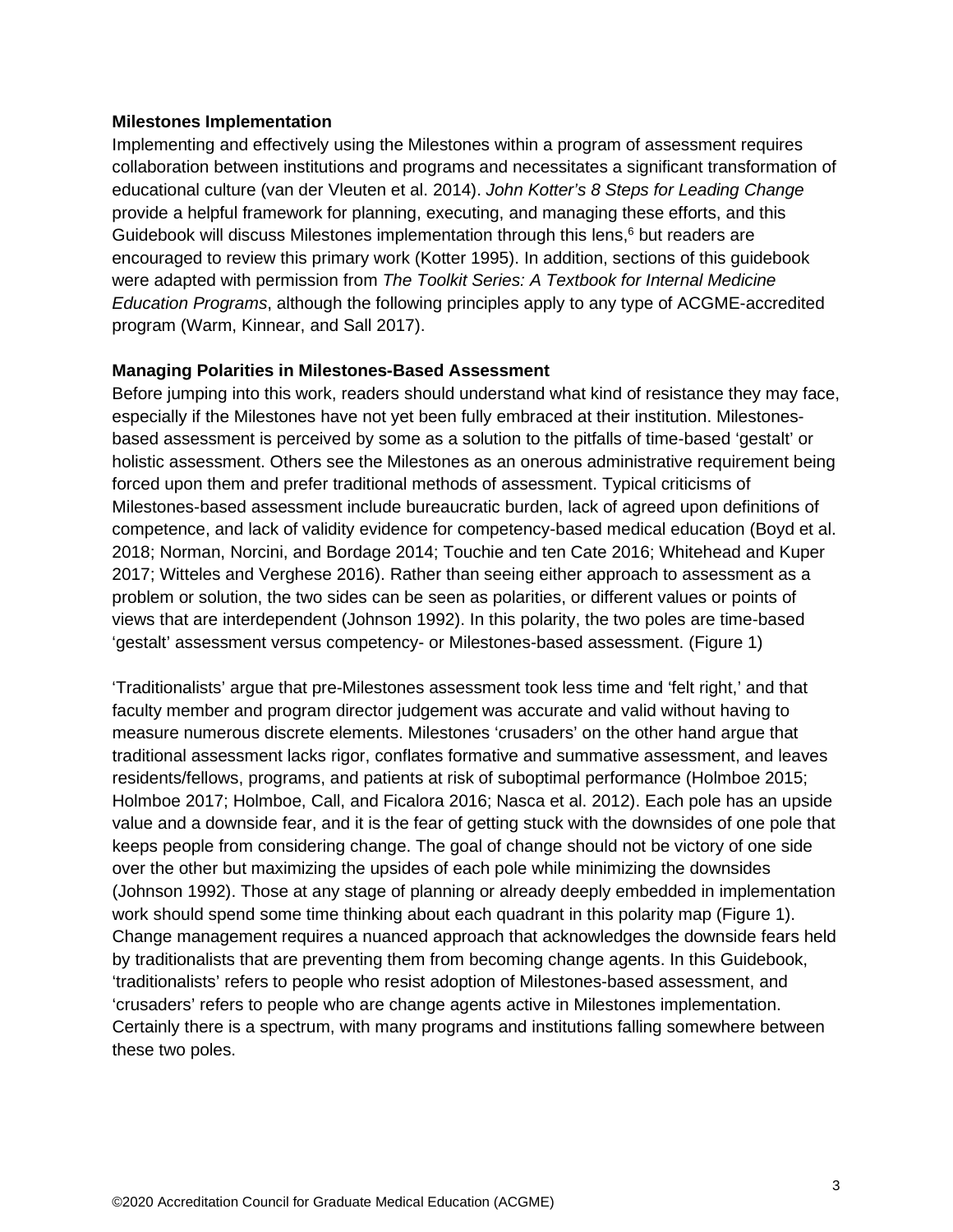**Figure 1:** Polarity Map of Competency-Based Assessment versus Traditional/Gestalt-Based Assessment (Johnson 1992)

| Positive Outcome                                                                       |                                                                                                |
|----------------------------------------------------------------------------------------|------------------------------------------------------------------------------------------------|
| What are the positive results from focusing solely<br>on competency-based assessment?  | What are the positive results from focusing solely on<br>traditional/gestalt-based assessment? |
| Outcomes-focused for patients and learners                                             | Utilizes the wisdom/experience of faculty members                                              |
| Emphasizes work-based assessment                                                       | Potentially more efficient                                                                     |
| Focus on abilities beyond knowledge and clinical<br>skills                             | Reasonably good at identifying learners in major<br>difficulty                                 |
| <b>Competency-Based Assessment</b>                                                     | Traditional/Gestalt-Based Assessment                                                           |
| Overspecification and reductionism                                                     | Subject to rater errors, bias, inaccuracy                                                      |
| Time consuming                                                                         | Ineffective feedback                                                                           |
| What are the negative results from over-focusing                                       | What are the negative results from over-focusing on                                            |
| on competency-based assessment and neglecting<br>traditional/gestalt-based assessment? | traditional/gestalt-based assessment and neglecting<br>competency-based assessment?            |
|                                                                                        | <b>Negative Outcome</b>                                                                        |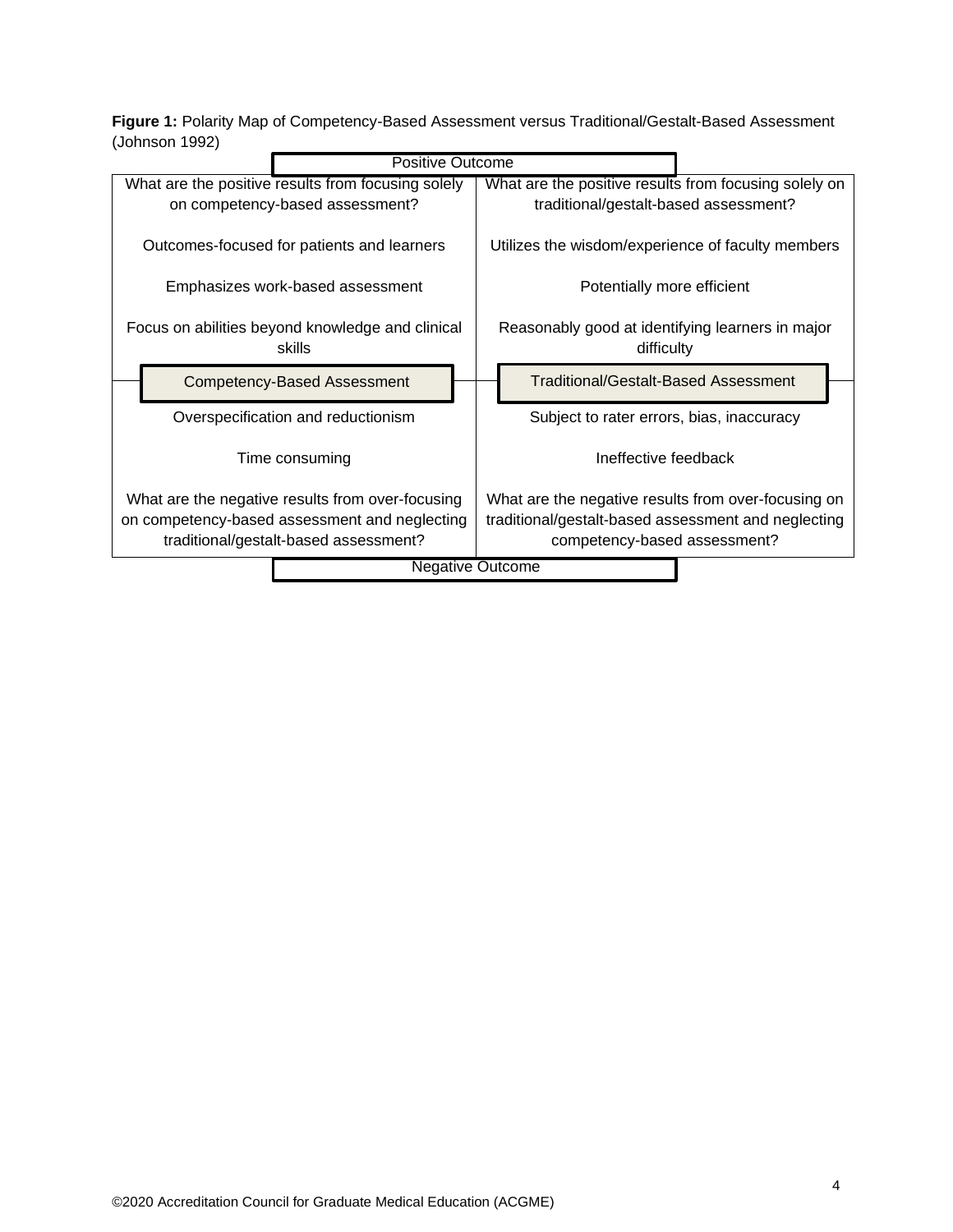#### **Kotter's Eight Steps of Leading Change** (Kotter, 1995)

**Step 1: Establish a sense of urgency.** Resistance to change in assessment may have multiple sources, including absence of a visible crisis, lack of external feedback on the system, low-candor/low-confrontation culture, busy or stressed-out faculty members, or lack of measurement for suboptimal processes. Developers of Milestones assessment systems should actively seek out reasons why change is unacceptable to some team members in order to deploy countermeasures for creating urgency. One strategy to engage traditionalists is to ask questions that promote cognitive dissonance. Such a narrative might sound like this: In addition to expediency, what is the measurable value in the current system? How do we currently define and measure "competence"? Is there validity evidence for what we are currently doing? Another strategy is to gather a group of faculty members and residents in a room, and ask them the following questions: How confident are you that we are accurately graduating competent physicians? What do you think patients would think of how we assess and graduate our learners? How often is the feedback you receive specific, timely, objective, and associated with a clear plan for improvement? How often do you hide your weaknesses from your supervisors for fear of being found out? How often are you hesitant to say, "I don't know"? How much of what you do is directly observed by your assessors? Ask faculty members: How often do you feel the current assessment process allows for an honest appraisal of resident performance? Are you directly observing your learners? Ask Clinical Competency Committee (CCC) members: How often is the aggregate feedback accurate, valid, and complete? How confident are you that you can use the data to find ways to help every resident improve? How often have you relied mainly on gut feeling to make remediation and promotion decisions? All of these questions explore the downside fears of the traditionalist pole and create a sense of urgency. However, also acknowledging the downside fears of the crusader pole (change itself is difficult, more faculty development needed, etc.) engages traditionalists with authenticity and avoids 'sugarcoating' the hard work of change. The change narrative should sound like this: How can we improve assessment of learners *while at the same time* minimizing bureaucratic burden and developing validity evidence for our work?

Building a sense of urgency can take many forms, such as asking the provocative questions above, sharing insightful anecdotes, or using data and evidence to support your position. For evidence, consult the Milestones bibliography that is updated approximately every six months and now contains over 350 articles, including articles on validity and effective practices for CCCs (link: [https://www.acgme.org/What-We-Do/Accreditation/Milestones/Research\)](https://www.acgme.org/What-We-Do/Accreditation/Milestones/Research). For example, to create cognitive dissonance in traditionalist assessors, it may be helpful to show the paucity of specific and accurate, and actionable assessment data for a resident who is known to be struggling. The disconnection between what assessors feel and what is documented may help serve as a nidus for change. Change agents must adapt arguments depending on the audience's need and core motivations. When people are inspired, they will begin to make the change argument for themselves: *maybe we should move from a summative, tangential, and incomplete assessment system to one that assures that every assessment provides meaningful feedback for learning and when aggregated can accurately track competency attainment over time.* Table 2 below lists several sources of complacency and strategies to address them.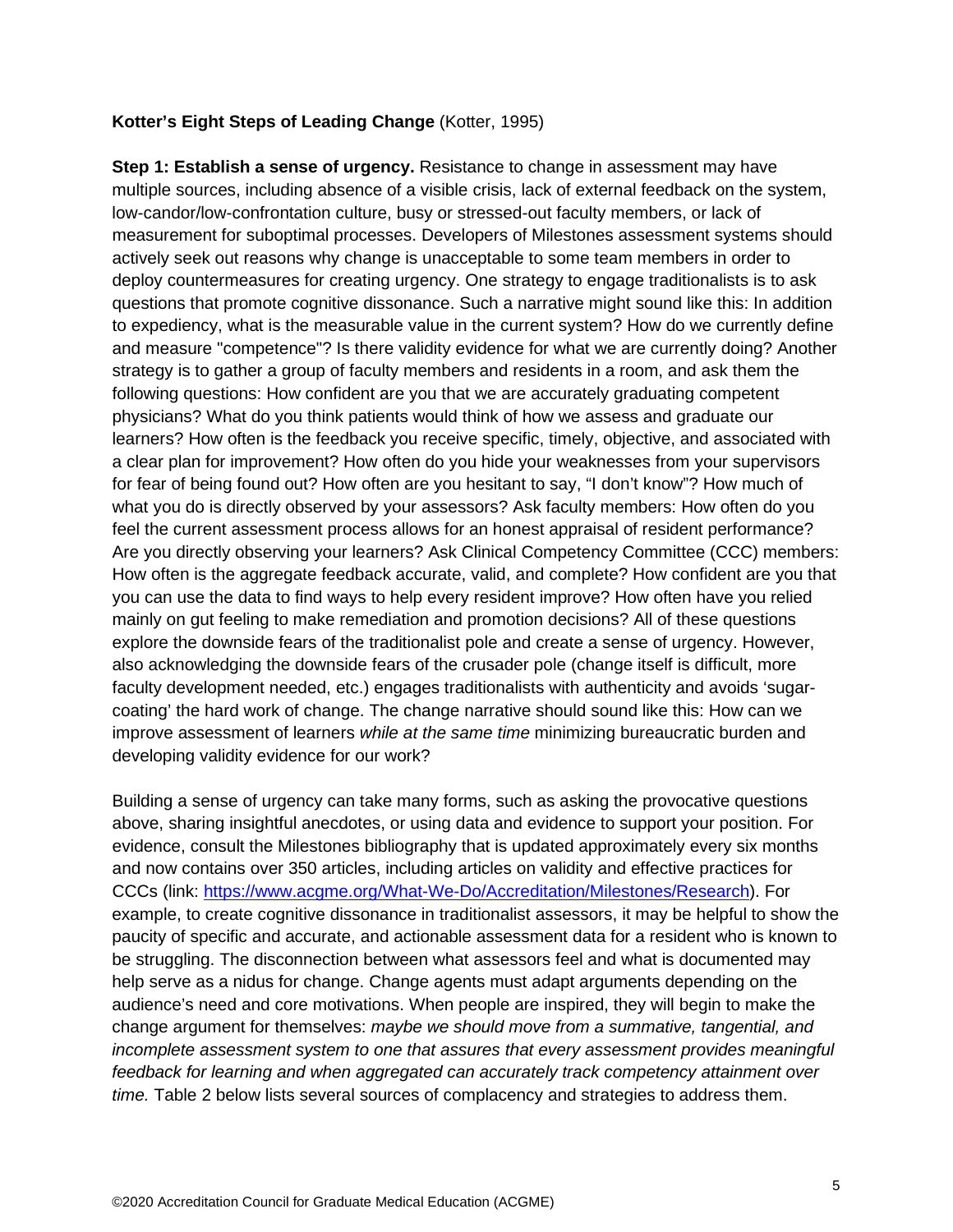**Table 2: Sources of Complacency with regard to Milestones-Based Assessment and Potential Responses**

| Source of<br>Complacency                          | How to Raise Urgency                                   | Example                                                                                                                                                                                                                                                                                           |
|---------------------------------------------------|--------------------------------------------------------|---------------------------------------------------------------------------------------------------------------------------------------------------------------------------------------------------------------------------------------------------------------------------------------------------|
| Absence of a visible<br>crisis                    | Create a crisis                                        | Alert high-level stakeholders when<br>$\bullet$<br>data are lacking to support high-<br>stakes summative decisions (e.g.,<br>remediation, termination)                                                                                                                                            |
| Measurement of the<br>wrong metrics               | Find your weakness<br>and measure it                   | Consider measuring:<br>Rate of on-time assessment<br>completion<br>Amount of narrative feedback<br>learners receive<br>Quality of assessments<br>Confidence CCC members have<br>in your assessment data                                                                                           |
| Lack of feedback from<br>external sources         | Send the data to as<br>many people as<br>possible      | Send your above measurements to:<br>Core education faculty<br>Other program directors at your<br>$\bullet$<br>institution<br>Your DIO<br>Your learners<br>Ask your patients what matters to<br>them and what they would like the<br>program to assess                                             |
| Low-candor, low-<br>confrontation culture         | Bring in outsiders to<br>start the conversation        | Host a visiting speaker who is a<br>$\bullet$<br><b>CBME/Milestones expert</b><br>Attend regional or national CBME<br>conferences with key stakeholders<br>Engage patient ombudsman and<br>advocacy groups for input about<br>their expectations around<br>assessment and feedback                |
| Human nature -<br>people are busy and<br>stressed | Create opportunities for<br>people who are<br>involved | Faculty members (particularly junior<br>faculty members) may be incentivized if<br>you:<br>Develop a research agenda from<br>your work that will allow for<br>scholarly product<br>Present your work at regional and<br>national conferences<br>Appoint faculty members to<br>relevant committees |

**Step 2: Create a Guiding Coalition.** Medical institutions contain silos of power and influence. A guiding coalition is a team that represent various levels and areas of the department who will help to lead the change. Building a guiding coalition under these circumstances is difficult but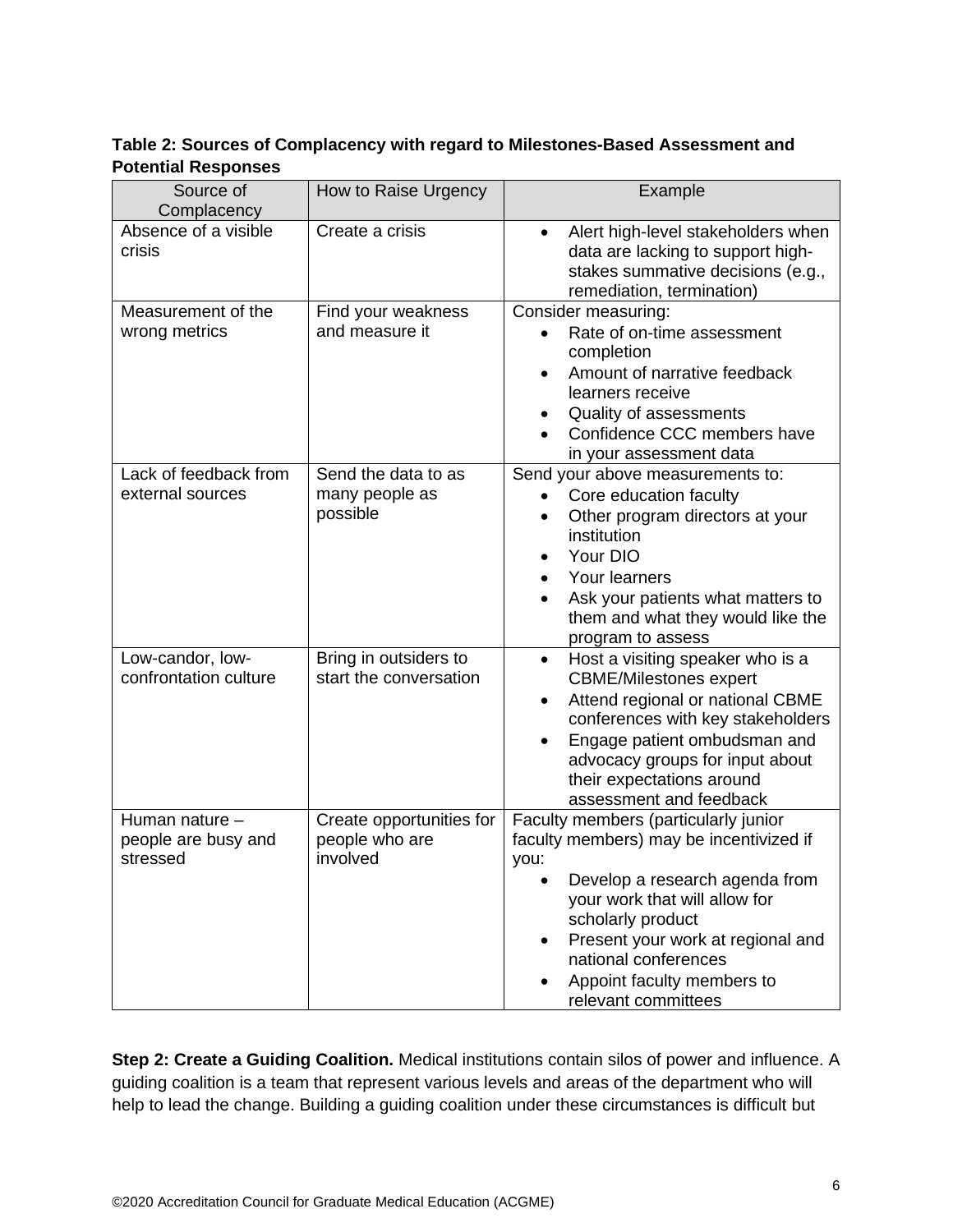critically important (Kotter 1995). It is tempting to launch into work that we are passionate about but developing any assessment program without the voices of key stakeholders will result in limited buy-in, as well as major omissions within the vision itself. Deliberate efforts should be made to include members with position power (authority and resources), expertise in Milestones assessment (or educational assessment methods), technology expertise, leadership skills, and credibility in the institution (Kotter 1995). There is also value in seeking out diversity (of culture, gender, expertise, experience) within a coalition to avoid group think (Kerr and Tindale 2004; Lorenz et al. 2011). Prepare members of the guiding coalition to represent and share the team's future work within their sphere of influence. Key stakeholders could include:

□ Associate program directors

- □ Core faculty
- $\Box$  Key clinical faculty members (consider at least one from every division)
- □ Subspecialty education coordinators
- □ CCC members
- □ Residents/fellows

□ Nurses

- $\Box$  Allied health professionals (social workers, pharmacists, case managers, etc.)
- $\Box$  Office staff members (program coordinators, administrative assistants, etc.)
- $\Box$  GME staff members (e.g., designated institutional official)
- □ Patients
- □ Others (who would be important on *your* team?)

While building a guiding coalition, use the methods from Step 1 to persuade those who may not be crusaders yet. One example is linking change initiatives to tangible outcomes, such as scholarship (e.g., abstracts, posters, peer-reviewed manuscripts) or credit toward academic promotion standards that may help with guiding coalition formation. When doing this, engage scholarship experts early to help plan the path forward, and avoid making promises that cannot be kept (e.g., "This will result in a published paper") while still acknowledging the effort that will be given toward such efforts (e.g., "I think it would be great to see if we could submit an abstract about our work"). Ask whether the guiding coalition only includes crusaders. Consider balancing the coalition by including other stakeholders and traditionalists who can offer their perspectives and influence. Consider engaging key traditionalists in a polarity mapping exercise. This exercise can help all members of the coalition understand each other's downside fears and create a more unified, shared mental model of the coalition's goals.

**Step 3: Develop a Vision and Strategy.** Once the guiding coalition is formed, create a strategic vision to develop master plans for assessment and strategies for implementation. Consider holding a retreat or series of meetings at times when everyone in the guiding coalition can be present. The group should consider creating a set of mission/vision/value statements for the work, and as noted above, consider using a polarity mapping exercise as a foundation. An example may look like the following:

- Mission (*overall purpose of the work*): Train physicians that deliver high-quality patient care using Milestones-based assessment methods.
- Vision (*description of the what the group will provide and accomplish*): Residents will receive numerous low stakes assessments of directly observed behaviors from multiple assessors and be given meaningful feedback for improvement and learning; residency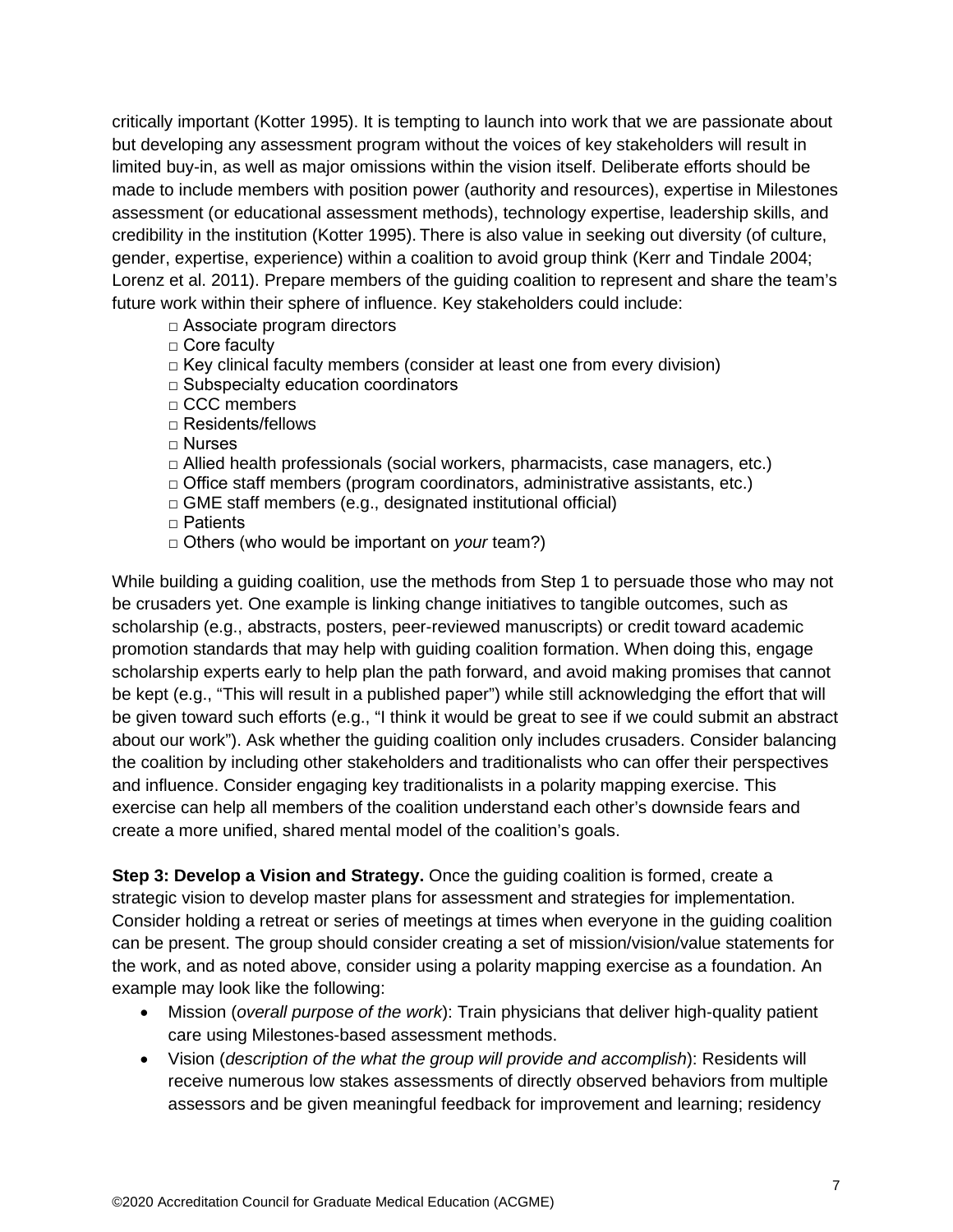programs will use this information in education, remediation, promotion, and graduation decisions; education leaders and medical education researchers can collaborate to create validity evidence for this work.

• Value (*core priority in the group's culture*): The principle purpose of assessment is to improve learning and performance in each individual resident.

Next, the group should objectively identify how the current system is working to accomplish the vision and to meet the goals described above. It is important to identify and prioritize problems before focusing on plans for assessment and strategies for implementation. Methods for prioritizing are outside the scope of this Guidebook, but consider processes such as Q-sort, modified Delphi Technique, or Open Space Technique (Brown, 1996; Custer, Scarcella, and Stewart 1999; Stadler n.d.).

As the shared vision forms and problems are prioritized, the team can begin to craft master plans for assessment and strategies for implementation. Although the exact path will depend on local resources and challenges, questions that may help guide the process include:

- What would high quality assessment and feedback look like in our institution?
- How will diverse groups of assessors contribute to improving assessment?
- What techniques of assessment will we use and when/where will we use them?
- What tools do we have, and what tools do we need to build or acquire?
- What assessment and feedback expertise do we have or need to develop?
- Which rating scales should be used and how can we align these with clinician-assessor priorities?
- What specifically will we assess in a given environment/rotation/competency level?
- Who will complete these assessments and how often?
- How will we map front-line assessments to the subcompetencies/Milestones reporting?
- Where should the first efforts begin?
- What will be the roll-out plan after that?
- What process will be used for tracking this information?
- Will these new processes interface or replace systems already in place?
- Can other learners use these processes? (Interprofessional conversations may reveal that the issues facing residents are also faced by other learners).
- How will the process be periodically reviewed and improved?
- How will the assessments be shared with learners?
- Other (depending on your particular sets of resources and challenges)

**Step 4: Communicate the Vision.** Effective communication of the coalition's vision requires that it be clear, unambiguous, and understandable to any stakeholder. Efforts should be made to share the vision in various formats (meetings, one-on-one conversations, emails, signs, etc.) and on multiple occasions. Virtual town halls using various platforms, such as WebEx, Zoom, Skype, and others, can also help and maintain momentum when in-person large meetings are not possible or difficult to schedule. Virtual platforms can also be used asynchronously to provide background and updates to the institution. While it can be counterproductive to "brow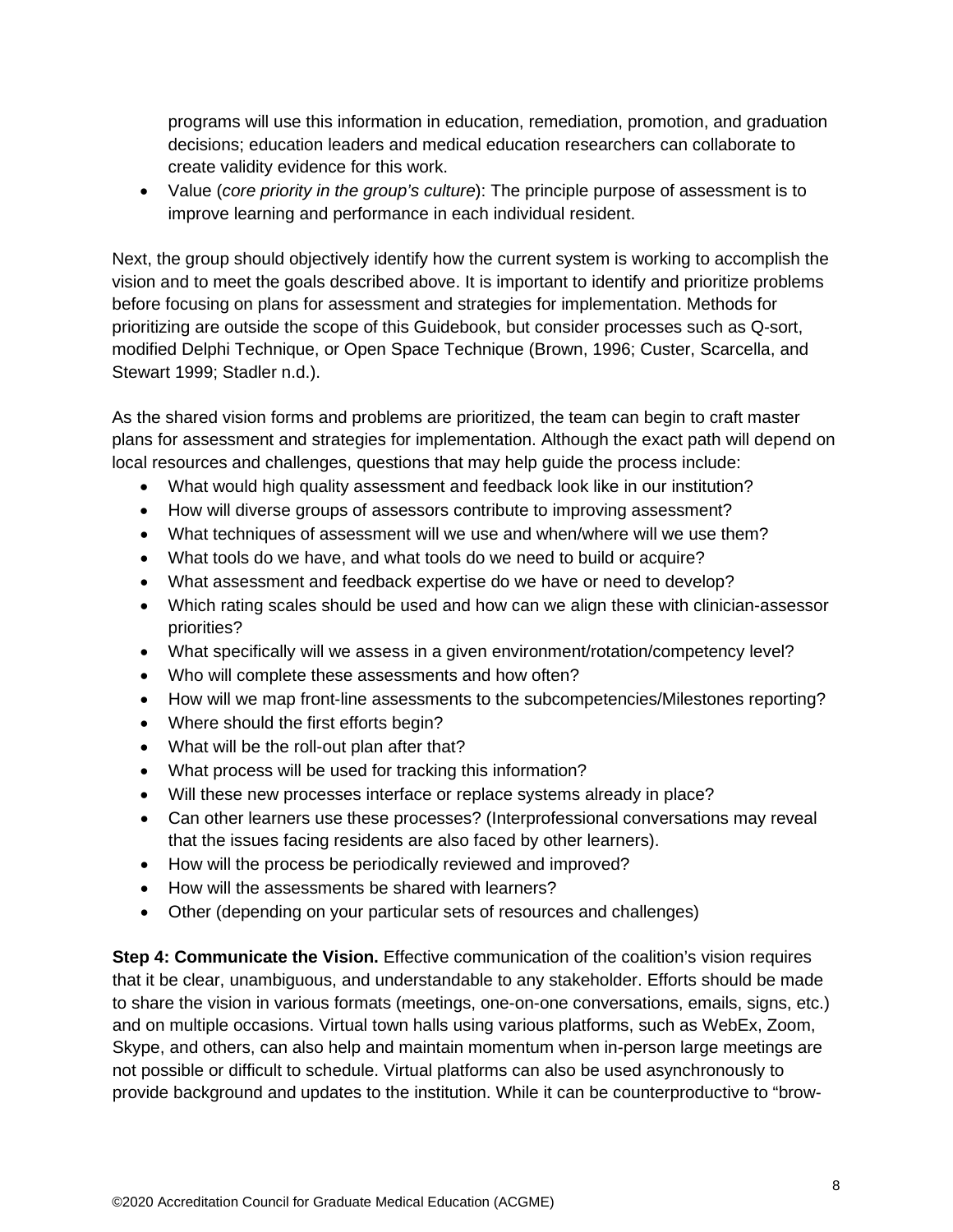beat" learners and faculty members with a message, communicating the vision only once is unlikely to have a significant or lasting impact. Consistently link everyday conversations with faculty members and learners back to the vision. Use specific and relatable stories to illustrate how the vision will be beneficial. For example, ask faculty members about a time when they had a struggling learner, but were unsure how to help. When discussing programmatic or curricular issues, connect how the envisioned assessment system will drive the improvements. It is critical to provide opportunities for others to give feedback on the vision and for the guiding coalition to actively listen. Addressing concerns or traditionalist views at this step can make the change process easier in later steps. Transformation requires as much support as possible. Members of the guiding coalition should act as representatives for their respective area of clinical or educational focus. Ask each person to take the questions in Step 3 back to their groups to discuss.

**Step 5: Empower Others for Broad-Based Action.** One way to empower faculty members and create buy-in is to invite the potential assessors to help build the system. This will create familiarity with the assessment tools as they are formed and promote intrinsic motivation as they are implemented. The Milestones were not intended to be used as direct assessment tools, but rather as a framework to track learner progression. Therefore, programs should develop observational assessment tools that align with their assessors, learners, and curriculum. These tools can later be connected to the ACGME Milestones. For example, ask a member of the Cardiology Division to make a list of abilities a learner should competently perform, dependent on the stage of training and current ability, on the rotations the Cardiology Division offers. This should include having them connect these abilities to the ultimate outcome – what a general internist must be able to do to care for patients with cardiovascular disease. Guide the faculty member to write learning objectives that require direct observation and how to think about doing this. Examples for a given cardiology rotation may include (University of Cincinnati Internal Medicine 2017):

- 1. Demonstrate basic EKG reading skills
- 2. Refer patients for appropriate cardiac imaging
- 3. Counsel patient on lifestyle modifications to reduce risk factors
- 4. Differentiate cardiac versus non‐cardiac chest discomfort
- 5. Diagnose acute coronary syndrome (unstable angina, NSTEMI, STEMI)
- 6. Manage heart failure (acute, chronic, systolic, and diastolic)
- 7. Begin an initial management plan for common arrhythmias

The type and content of the direct observation will vary by rotation, specialty, program, and assessor. Procedure-based specialties, such as surgery or gastroenterology will have different expectations and focuses than specialties like psychiatry or general internal medicine, leading to unique types of assessments for Competencies such as medical knowledge and patient care. There may be significant inter-professional overlap with the Competencies of professionalism and interpersonal and communication skills, and where it is possible, programs within an institution may wish to share best practices. In addition, the Milestones 2.0 Work Groups are all using a "harmonized" Set of Milestones for interpersonal skills and communication, practicebased learning and improvement, professionalism, and systems-based practice. The intent is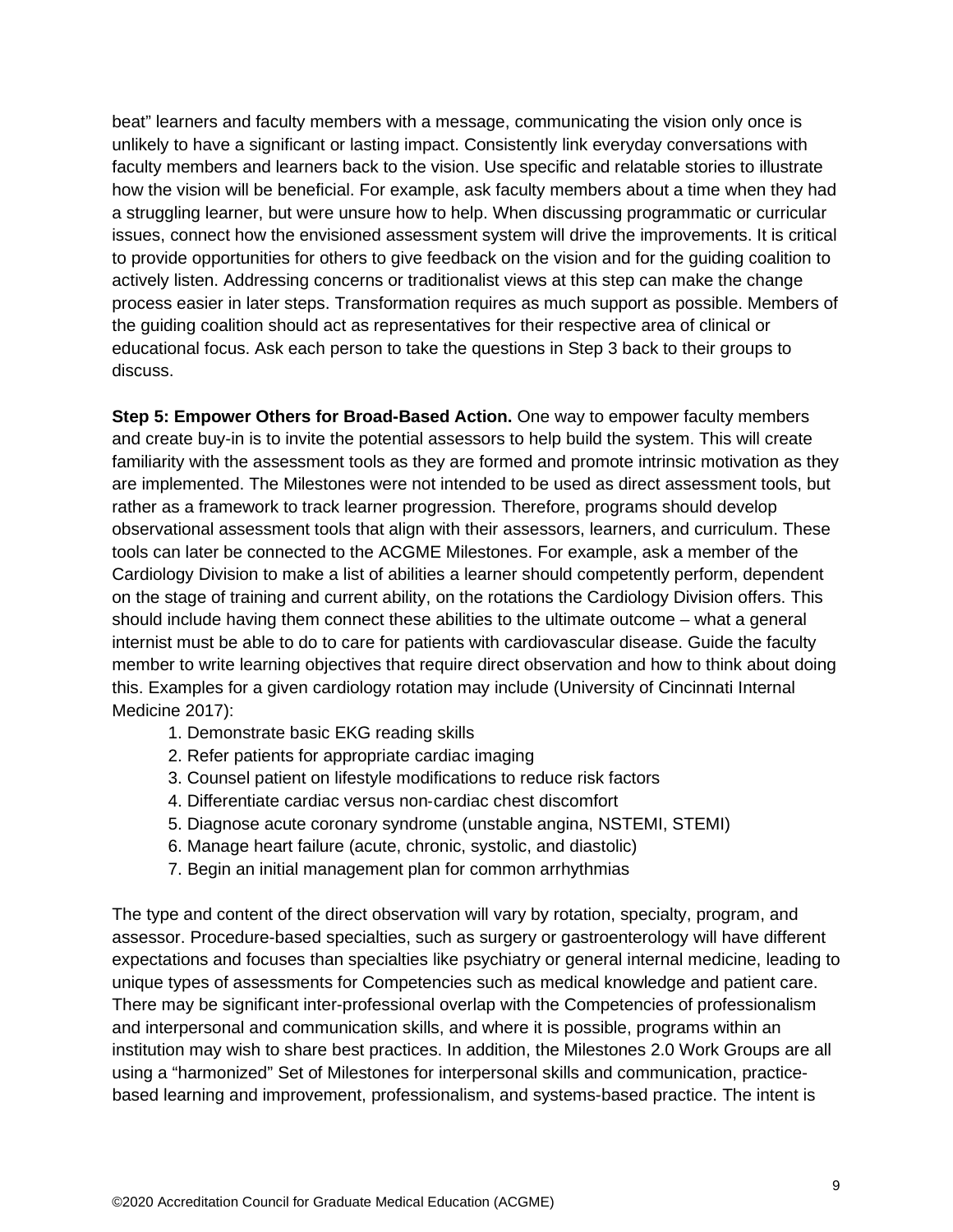that all specialties use a common language, altering as needed for a given context, making it easier for specialties within institutions to share assessment methods and tools. Patient care and medical knowledge milestones will remain specialty-specific. The key is to make each set of direct observations relevant for the work at hand.

Once an initial list of assessment items and abilities to be assessed have been created, present this at faculty and resident/fellow meetings for review. Use the same process with nurses, pharmacists, case managers, social workers, other allied health professionals and program staff members, and anyone else who observes resident work. Be sure to engage residents/fellows and chief residents, too, as they are often best positioned for peer assessment. Finally, consider ways to include patient-level data, such as satisfaction scores or patient outcomes. The final list of objectives will then belong to everyone, because they chose what to assess. For teams that lack the bandwidth to do this work, consider reviewing and adapting curricula already in existence (University of Cincinnati Internal Medicine 2017).

The next step is to map the final list of assessment elements, especially work-based assessments, to the Milestones and the Subcompetencies. As above, the team should engage a broad group of educators and assessors and begin with a clear vision before conducting the mapping process. An example rubric for mapping may be the following: *When assessing a resident on a given assessment element, would the assessor feel as if the mapped subcompetency were also being assessed?* (Kelleher et al. 2020; Warm et al. 2014) Teams can use techniques such as consensus building or modified Delphi technique to determine the final mapping choices (Custer, Scarcella, and Stewart 1999). Teams should be prepared to analyze the results of their mapping choices and adjust and revise over time. Over-mapping (assigning too many subcompetencies to each workplace-based assessment element) leads to lack of discrimination and increased noise, while under-mapping (assigning too few subcompetencies to each workplace-based assessment element) results in paucity of valuable information. Example mapping choices are shown below in Table 3 (harmonized milestones for all specialties indicated by an asterisk).

| <b>Workplace-Based Assessment Element</b> | <b>Mapped ACGME Subcompetencies</b>        |
|-------------------------------------------|--------------------------------------------|
| Initiate basal bolus insulin therapy and  | PC-2 - Develops and achieves               |
| manage blood glucose over time            | comprehensive management plan for each     |
|                                           | patient                                    |
|                                           | PC-3 - Manages patients with progressive   |
|                                           | responsibility and independence            |
|                                           | MK-1 - Clinical knowledge                  |
|                                           | MK-2 - Knowledge of diagnostic testing and |
|                                           | procedures                                 |
| Demonstrate accurate medication           | PC-1 - Gathers and synthesizes essential   |
| reconciliation                            | and accurate information to define each    |
|                                           | patient's clinical problem                 |
|                                           | MK-1 - Clinical knowledge                  |
|                                           | SBP-2* - System Navigation for Patient-    |
|                                           | <b>Centered Care</b>                       |

## **Table 3: Example Mapping Strategy for Workplace-Based Assessment (Internal Medicine)**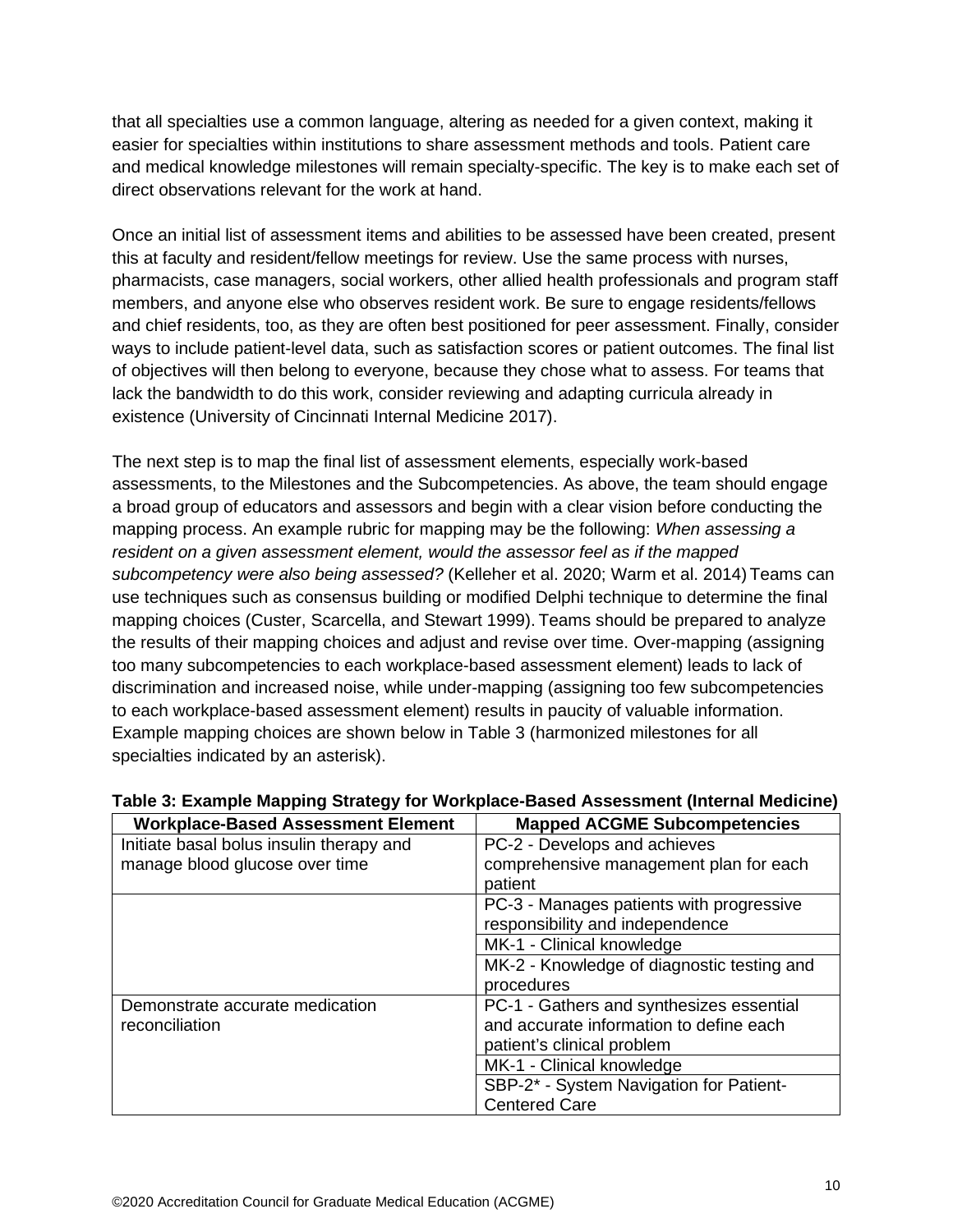|                                            | ICS-3* - Communication Within Healthcare    |
|--------------------------------------------|---------------------------------------------|
|                                            | <b>Systems</b>                              |
| Minimize unfamiliar terms (medical jargon) | PROF-1* - Professional Behavior and Ethical |
| during patient encounters                  | Principles                                  |
|                                            | ICS-1* - Patient- and Family-Centered       |
|                                            | Communication                               |
| Perform central lines                      | PC-4 - Skill in performing procedures       |
| Perform a PDSA (Plan-Do-Study-Act)         | SBP-1* - Patient Safety and Quality         |
|                                            | Improvement                                 |
|                                            | SBP-3* - The Physician's Role in Healthcare |
|                                            | <b>Systems</b>                              |

*PC = Patient Care; MK = Medical Knowledge; SBP = Systems-based Practice; ICS = Interpersonal and Communication Skills; PROF = Professionalism*

To successfully implement the assessment system, faculty members and other assessors require formal education and training. Adapting or removing ineffective processes in real time can aid in avoiding creating unnecessary resistance. Pilot the system with those "champions" who first designed it. Work out the bugs using quality improvement techniques, such as Plan-Do-Study-Act cycles, Lean, or the Knowledge to Action Cycle (See Figure 2) (Courtlandt, Noonan, and Feld 2009; Randolph et al. 2009; Weinstock 2008). No matter how much testing is done, though, real-world use will uncover unanticipated issues. During the roll-out phase (and beyond), let users know that there will be issues, and they should identify and report these immediately. The educational design team must then quickly address these problems and communicate resulting solutions. Otherwise, a negative narrative about the assessment system may hinder future faculty member/assessor development opportunities.

Faculty member/assessor development should align core motivations with the aims of the system. Resorting to extrinsic motivators such as rewards, mandates, or punishments may work in the short term, but often has long-term consequences, including negative reactions to system designers. Behavior guided by intrinsic motivation is generally associated with better outcomes (Ryan and Deci 2000). Self-determination theory outlines three innate psychological needs for development of intrinsic motivation: 1) autonomy (control of one's own behavior); 2) competence (feeling of mastery for a specific action); and 3) sense of relatedness (feeling connected to others) (Ryan and Deci 2000). Fostering a sense of *autonomy* begins by engaging all assessors in development and maintenance of the system as described above. Increasing assessor *competence* can take the form of traditional didactic or online training courses, but teams may find greater success in developing systems of personalized feedback for each assessor (Warm et al. 2018). Building a sense of *relatedness* can take the form of regularly showing assessors how their assessment data fits into the framework helping to guide residents'/fellows' progress toward competence. Residents and fellows must be included in every step of this work as they too require a sense of autonomy, competence, and relatedness. Much as the members of the faculty need to learn and be assessed on use of the system, residents and fellows should be instructed and monitored on how to use it to optimize their performance.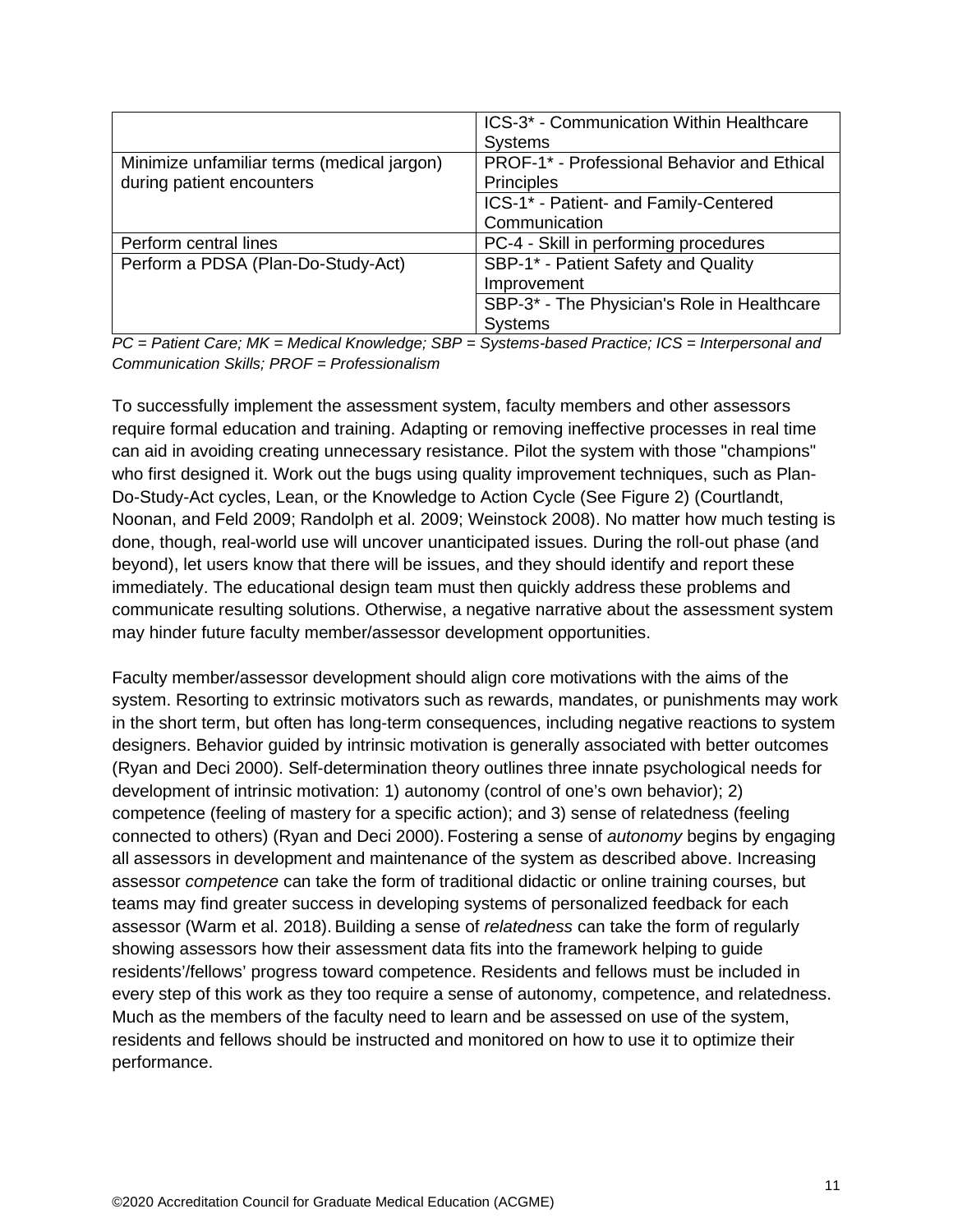In addition to faculty members, learners should also be included in designing, creating, and managing assessment systems. Ideal co-production of assessment for learning requires integrating the lived experiences and expertise of all users with a continuous feedback loop centered around optimizing performance (Englander et al. 2019). Learners should contribute at every stage of development, from determination of the most effective assessment items, to creation and use of assessment tools, to the use of information in visual displays, to including data in formative learning experiences.

**Step 6: Generate short term wins.** To sustain acceleration for successful implementation, the guiding coalition should not just hope for short-term wins, but plan for them. Identify likely improvements that will occur in the near-term and share the progress with others while linking it directly with the change efforts and your shared vision. When assessment and feedback begin to improve, share these stories broadly and frequently. If possible, consider a research agenda to study outcomes and develop validity evidence for this work (Cook et al. 2015). Revisit faculty meetings, attend resident councils, and let the medical center know of the success of the project. Lead with evidence but share anecdotes as well. Be positive about the successes and realistic about the failures, and always remind groups about the mission/vision/values of the project.

In addition to improving front-line feedback, short-term wins will occur at the CCC level. Let the guiding coalition, stakeholders, and assessors at large know how the information they created and collected is helping residents/fellows become competent physicians.

**Step 7: Consolidate gains and produce more change.** Work to this point may take months to years to accomplish. It is highly unlikely the perfect system will be created in the first iteration. Some traditionalists will have become crusaders, but resistance to change never fully disappears. Monitor how the assessment interface feels to the user through focus groups or unstructured conversations with diverse types of assessors. Make this part of the program evaluation or research agenda if possible. Poorly designed systems create negative energy that becomes a barrier to good assessment work. What barriers still exist? What is missing from the system? What should be augmented or reduced? What bias can be detected in the data? What actually occurs on the wards, and in operating rooms and clinics? Are the workplace-based assessments the correct objectives? Are the right assessors in a position to observe the things they are asked to assess? Are the assessment construct and thought processes of assessors the same (Cook and Beckman 2006)? What are the unintended consequences and balancing measures of the system? Have the mission/vision/values been achieved? Do not be surprised if the answer is not *yes* to all these questions. This will be an opportunity to reconvene the guiding coalition and perhaps the research team to further improve the work.

**Step 8: Anchor new approaches in the culture.** Assessment systems that maximize the upside values of all parties while minimizing the downside fears of each will be more successful than the opposite. The narrative of a successful Milestone-based assessment system implementation might look something like this: *Our assessment system collects granular* and *holistic information about trainees to track progression of competence over time, using work-*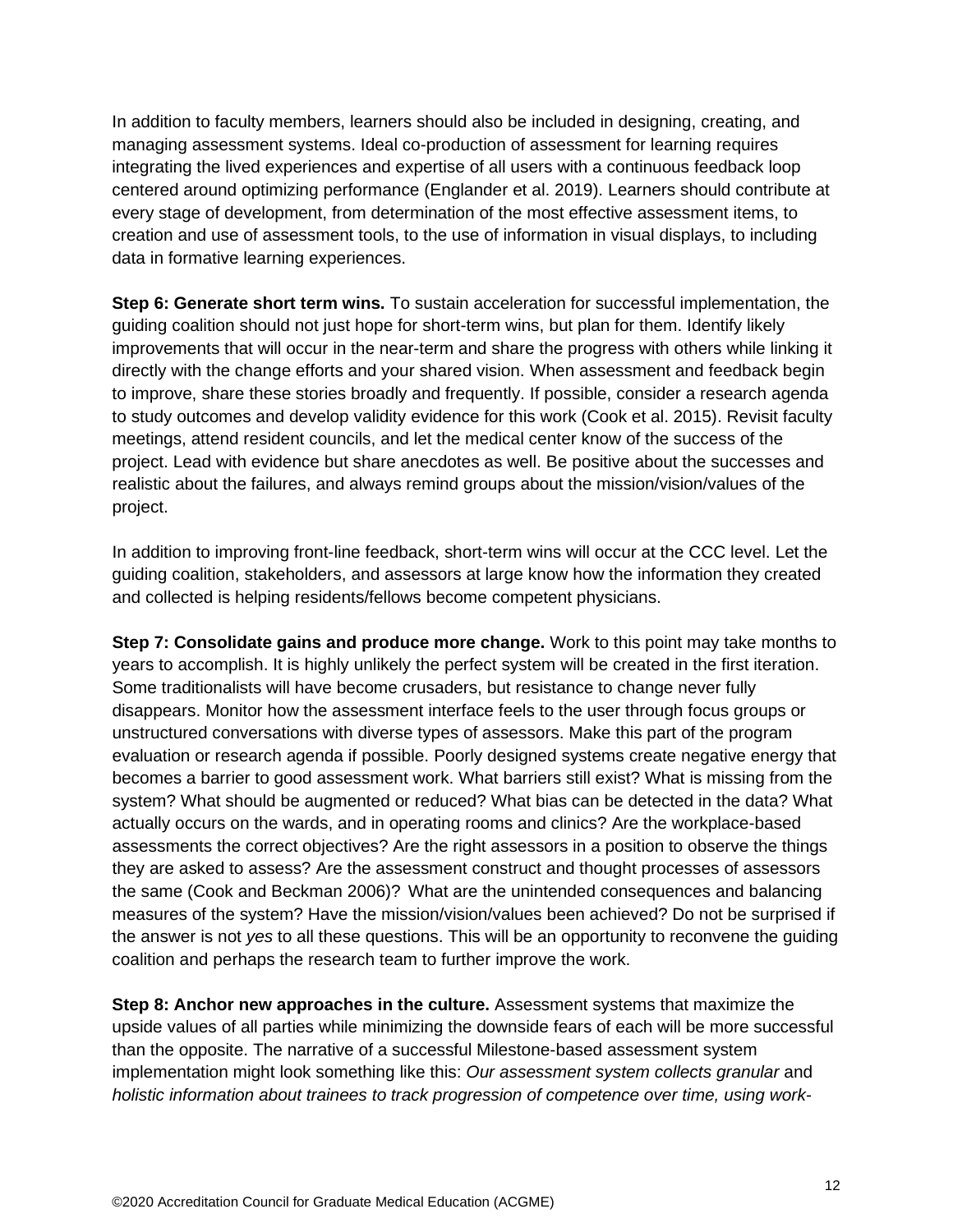*place based assessment strategies embedded directly into our daily work, gathered by an intuitive and user-friendly assessment tool, for which we are developing or using existing validity evidence.* It may take turnover of people for changes to become embedded in the culture. Consider using the natural matriculation of learners to propagate change. For new learners, changes that you have implemented over months to years simply becomes "the way we've always done it". Empower learners to spread changes you have made, bringing traditionalists into the fold along the way. Table 4 summarizes key points in this work.

| Kotter (1995) Stage of Leading<br>Change | <b>Strategies and Examples</b>                                                                                                                                                                                                                                                                                                                                                                                                                                                               |
|------------------------------------------|----------------------------------------------------------------------------------------------------------------------------------------------------------------------------------------------------------------------------------------------------------------------------------------------------------------------------------------------------------------------------------------------------------------------------------------------------------------------------------------------|
| <b>Establish a Sense of Urgency</b>      | Generate a series of thoughtful questions that will<br>inspire people to make the change argument for<br>themselves (see text for examples).                                                                                                                                                                                                                                                                                                                                                 |
|                                          | Use narrative storytelling to highlight the inadequacies<br>of the current assessment system.                                                                                                                                                                                                                                                                                                                                                                                                |
|                                          | Gather data and evidence to support why you are<br>building a sense of urgency and share it with others.                                                                                                                                                                                                                                                                                                                                                                                     |
|                                          | Use 'imagine if' statements: Imagine if our milestones<br>assessment system collected granular and global<br>information about trainees to track progression of<br>competence over time, used work-place based<br>assessment strategies embedded directly into our daily<br>work, and was gathered by an intuitive, user-friendly<br>assessment tool, for which we have developing validity<br>evidence.                                                                                     |
| <b>Create a Guiding Coalition</b>        | Assemble an interprofessional group from across the<br>medical center. Example team members include:                                                                                                                                                                                                                                                                                                                                                                                         |
|                                          | • Associate program directors<br>• Key Clinical Faculty members<br>• Clinical Competency Committee members<br>• Residents/fellows<br>• Nurses<br>• Allied health professionals (social workers,<br>pharmacists, case managers, etc.)<br>• Office staff members (program coordinators,<br>administrative assistants, etc.)<br>• Graduate Medical Education Office staff members<br>(e.g., designated institutional official)<br>• Patients<br>• Others (who would be important on your team?) |

**Table 4: Key Points in Milestones Implementation (adapted from** *The Toolkit Series: A Textbook for Internal Medicine Education Programs*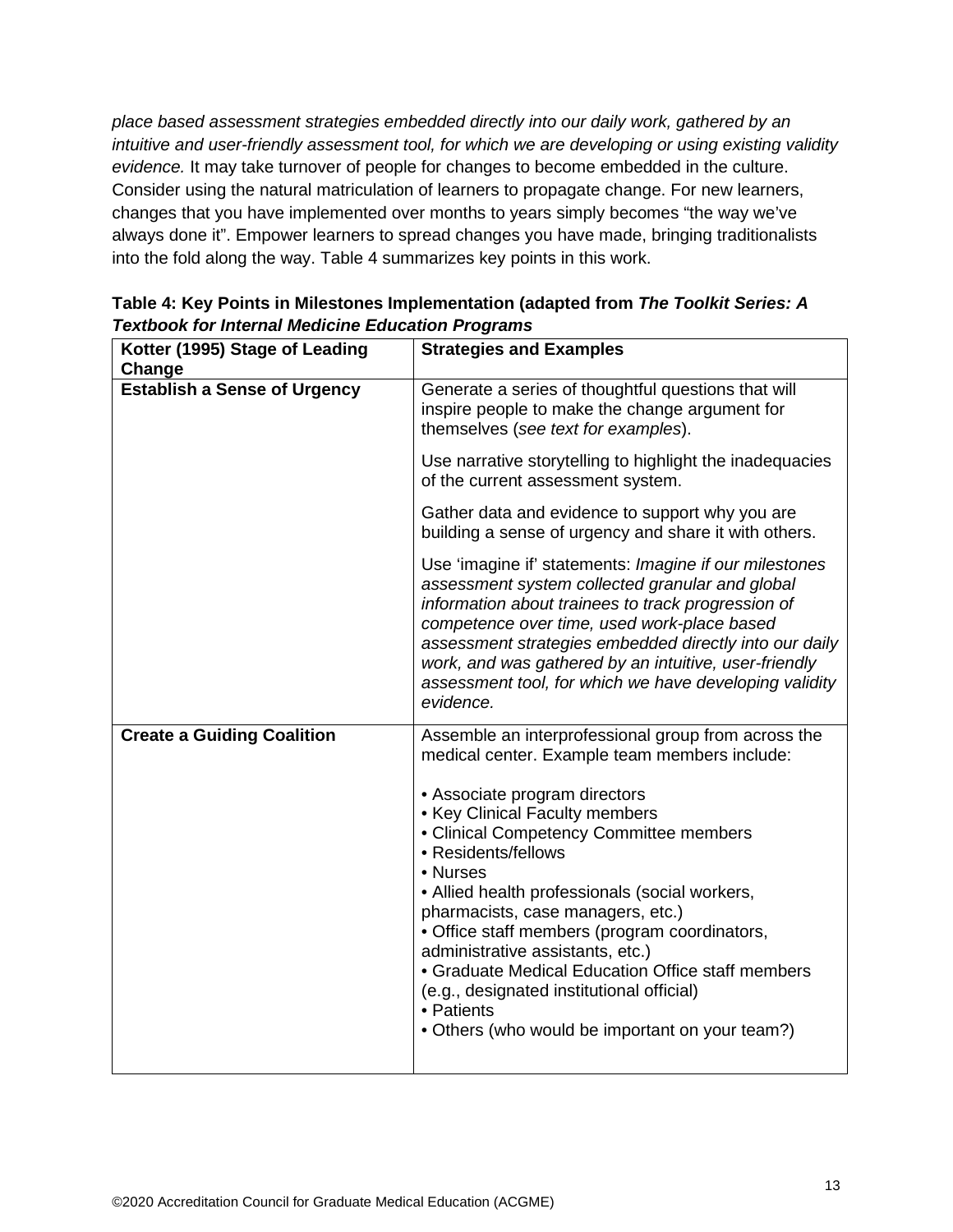| <b>Develop a Vision and Strategy</b> | Create a clear set of Mission/Vision/Value statements.<br>For example:                                                                                                                                                                                                                |
|--------------------------------------|---------------------------------------------------------------------------------------------------------------------------------------------------------------------------------------------------------------------------------------------------------------------------------------|
|                                      | Mission: Train physicians that deliver high-quality<br>patient care utilizing Milestones-based assessment<br>methods.                                                                                                                                                                 |
|                                      | Vision: Residents will receive numerous low stakes<br>assessments of directly observed behaviors from<br>multiple assessors and be given meaningful feedback<br>for learning; residency programs will use this<br>information in remediation, promotion, and graduation<br>decisions. |
|                                      | Value: The principle purpose of assessment is to<br>improve learning and performance.                                                                                                                                                                                                 |
|                                      | Generate a series of questions, given your particular<br>set of resources and challenges, that will guide your<br>work (see text for examples).                                                                                                                                       |
|                                      | Use quality improvement techniques to prioritize and<br>organize the work.                                                                                                                                                                                                            |
| <b>Communicate the Vision</b>        | Share the vision with learners and faculty members<br>using varied formats over multiple occasions. Link<br>everyday discussions about programmatic problems or<br>improvement efforts back to your vision. Actively seek<br>out feedback on the vision and adapt as needed.          |
|                                      |                                                                                                                                                                                                                                                                                       |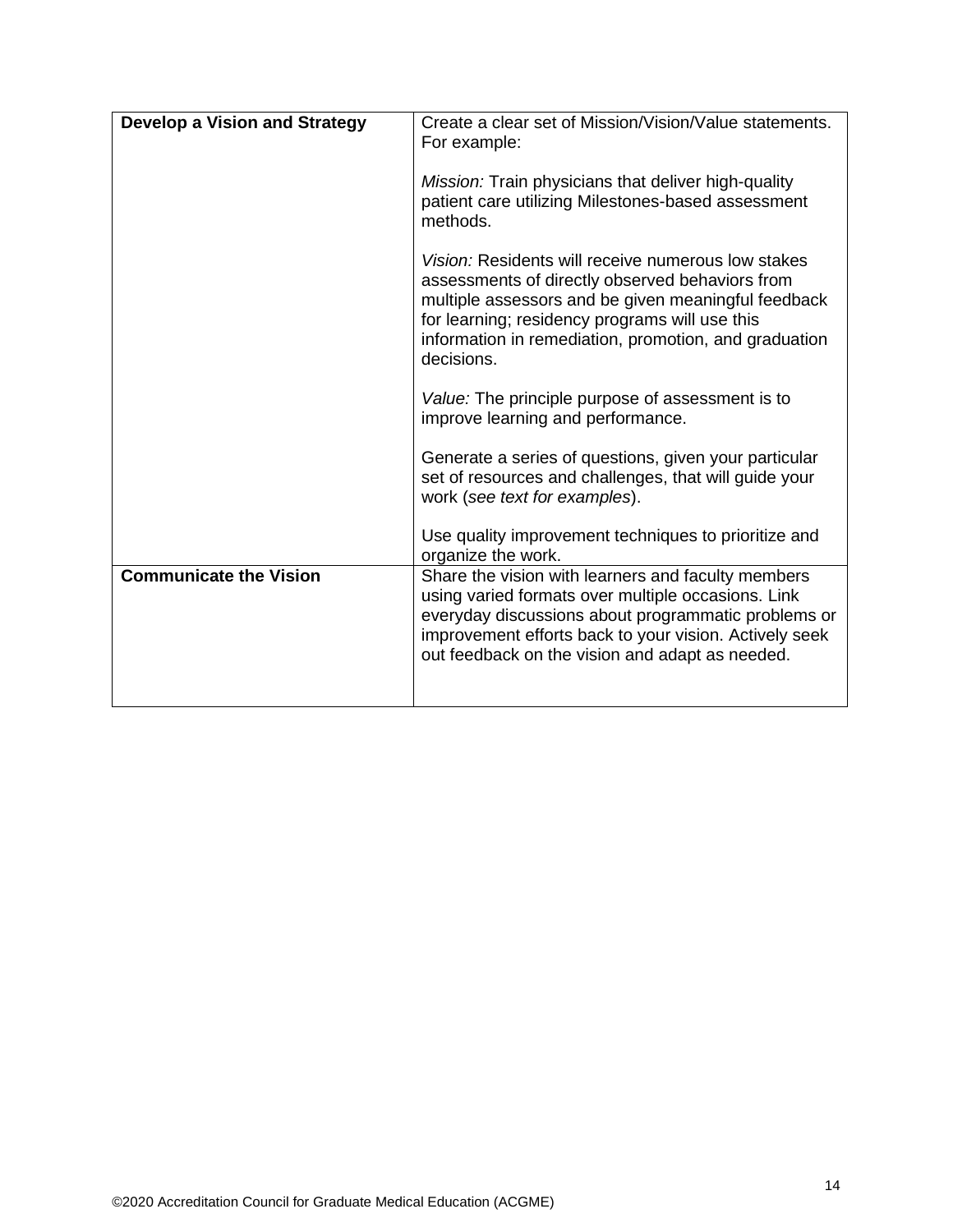| <b>Empower Others for Broad-Based</b><br><b>Action</b> | Identify a champion for each group of assessors (e.g.,<br>physicians, nurses, social workers, office staff<br>members, residents/fellows, etc.) to create specific<br>workplace-based assessment items that make sense<br>to them in their own environment (what would they<br>expect of a learner in their unit?).                 |
|--------------------------------------------------------|-------------------------------------------------------------------------------------------------------------------------------------------------------------------------------------------------------------------------------------------------------------------------------------------------------------------------------------|
|                                                        | Empower these lead creators to vet the work with their<br>native groups; attend these meetings to clarify issues<br>and answer questions.                                                                                                                                                                                           |
|                                                        | The core education team is responsible for collating<br>these assessment elements into a cohesive whole. A<br>subset of the team will choose a strategy to map<br>workplace-based assessment elements to the<br>Milestones and subcompetencies and monitor the<br>effects of these choices.                                         |
|                                                        | If possible, enlist a research team to develop validity<br>evidence for this work.                                                                                                                                                                                                                                                  |
|                                                        | For teams with insufficient reserves for this work,<br>identify resources already in existence, and use the<br>techniques above to adapt for your local environment.                                                                                                                                                                |
|                                                        | Work with IT vendors to make the electronic user<br>interface as simple to use as possible.                                                                                                                                                                                                                                         |
|                                                        | Test out the system to 'work out the bugs' before<br>implementation.                                                                                                                                                                                                                                                                |
|                                                        | After roll-out, ask users to report issues with the<br>system in real time, and fix these immediately; set the<br>expectation that all users can help in optimizing<br>system performance.                                                                                                                                          |
|                                                        | Foster internal motivation of assessors by focusing on<br>the autonomy, competence, and relatedness of those<br>who use the system; this may take the form of didactic<br>presentations, one-on-one feedback on performance,<br>or any other method that improves use and<br>communicates the mission/vision/values of the project. |
|                                                        | Use external motivation (rewards, punishments, etc.)<br>sparingly.                                                                                                                                                                                                                                                                  |
|                                                        | Co-produce with learners and other users to determine<br>the most effective assessment items, tools, strategies,<br>and visual displays.                                                                                                                                                                                            |
|                                                        |                                                                                                                                                                                                                                                                                                                                     |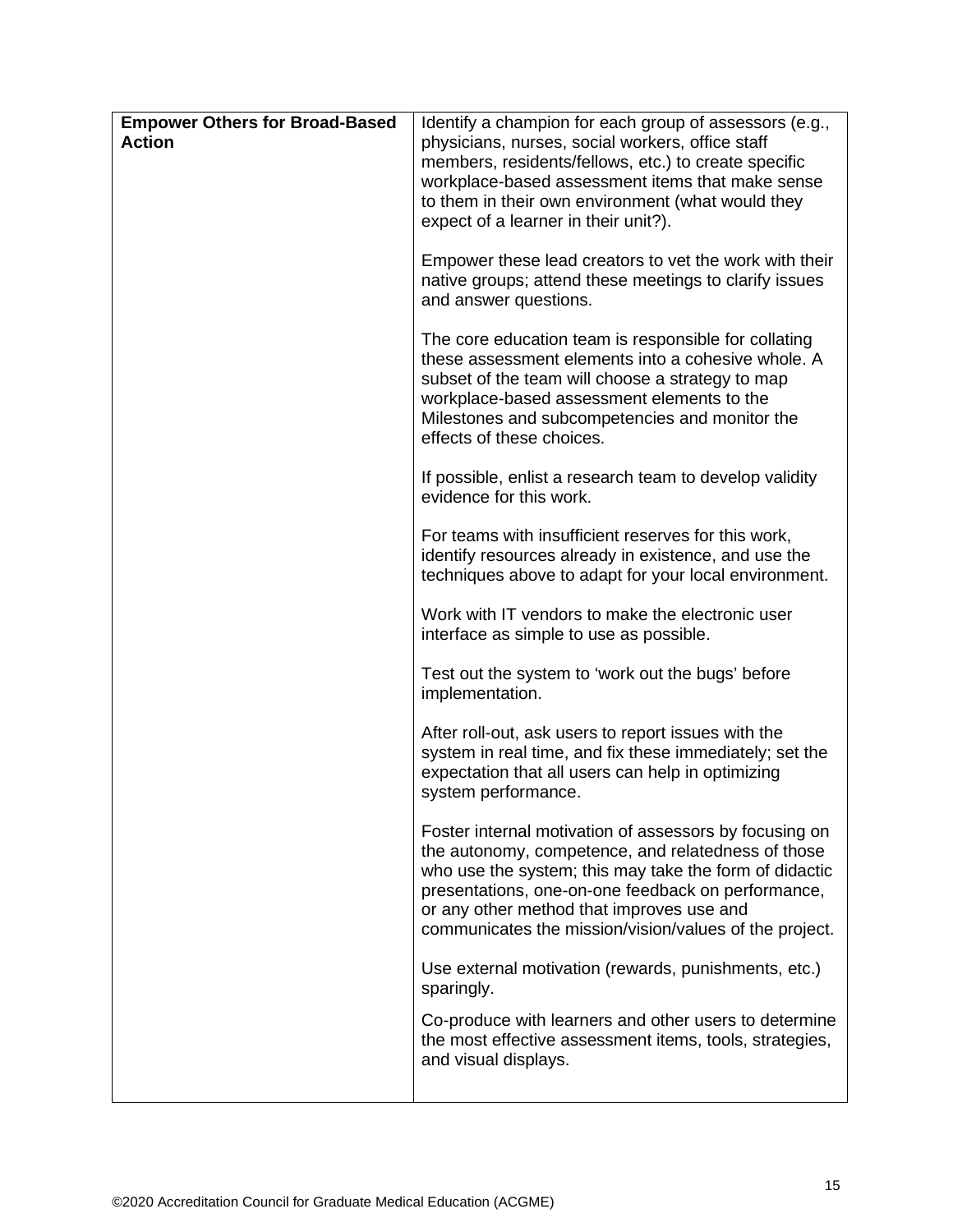| <b>Generate Short-Term Wins</b>                            | Identify short-term wins early; these may include:                                                                                                                                                                                                                                                          |
|------------------------------------------------------------|-------------------------------------------------------------------------------------------------------------------------------------------------------------------------------------------------------------------------------------------------------------------------------------------------------------|
|                                                            | • improved frontline feedback from assessors to<br>residents<br>• superior data for the Clinical Competency<br>Committee decision making<br>• high quality information to develop personalized<br>learning plans for residents/fellows                                                                      |
|                                                            | Share these success stories broadly person to person,<br>in faculty meetings, hospital staff meetings, resident<br>councils, etc.                                                                                                                                                                           |
| <b>Consolidate Gains and Produce</b><br><b>More Change</b> | After the first six to 12 months, evaluate your<br>assessment system and encourage participants to give<br>feedback. Ask: (additional questions in text)                                                                                                                                                    |
|                                                            | • What is missing?<br>• Are the items being assessed the correct items?<br>• Are the right assessors in a position to observe the<br>things they are asked to assess?<br>. What are the unintended consequences and<br>balancing measures of the system?<br>• Have you achieved your mission/vision/values? |
|                                                            | Be honest about the successes and failures; fix<br>processes and items that do not work, and share these<br>fixes as another example of success.                                                                                                                                                            |
|                                                            | Be prepared that dissenters will never fully go away<br>and continue to engage them for feedback.                                                                                                                                                                                                           |
| <b>Institute Change</b>                                    | Work towards culture change. Use the natural turnover<br>of learners to embed changes at the time of<br>matriculation so changes become "the way we do<br>things here."                                                                                                                                     |
|                                                            | Regularly meet with your guiding coalition and key<br>stakeholders.                                                                                                                                                                                                                                         |
|                                                            | Maximize the upside values of all parties while<br>acknowledging and minimizing the downside fears.                                                                                                                                                                                                         |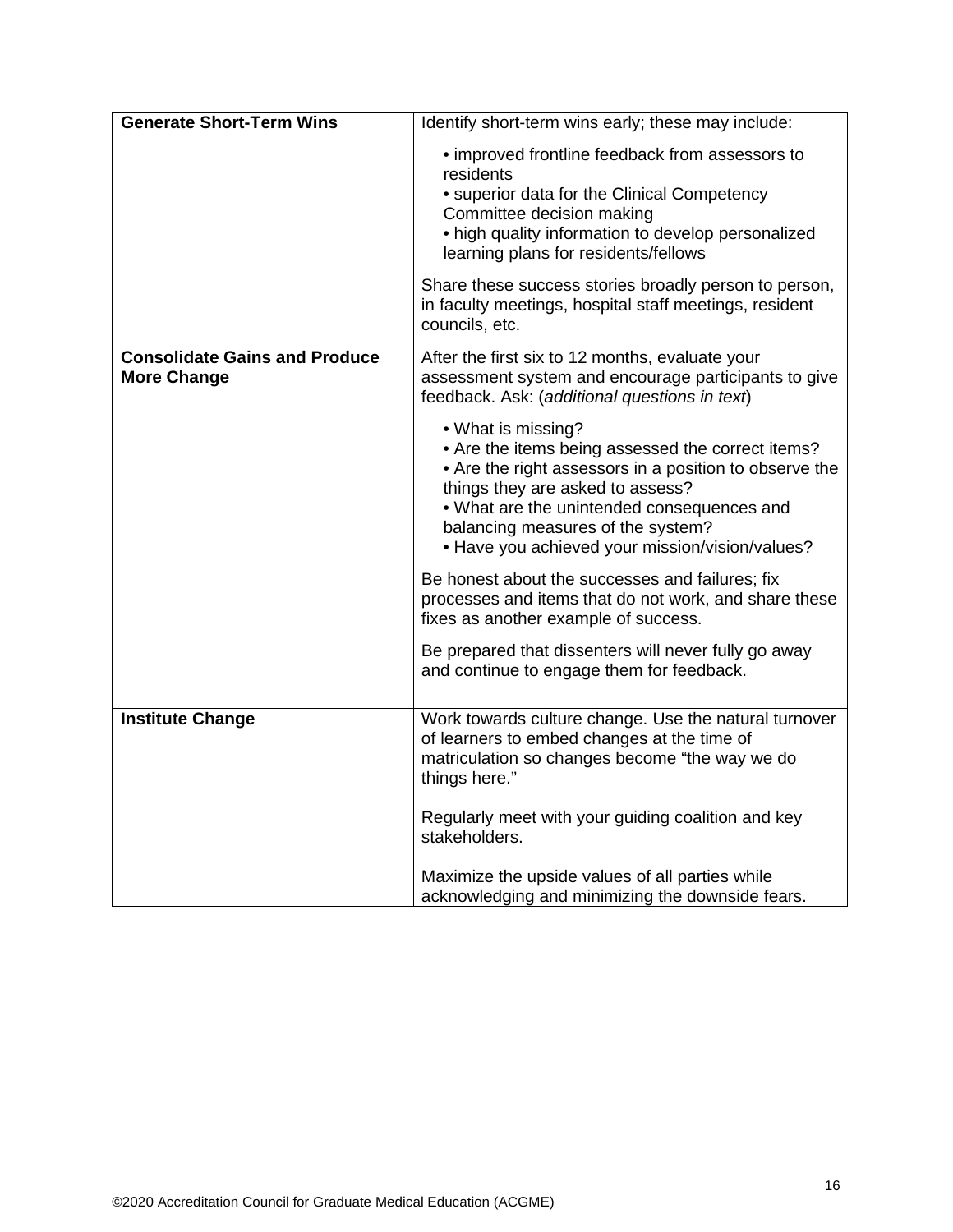## **Post-Implementation of Milestones 2.0**

Yes, the implementation is the hard part of changing to Milestones 2.0. However, it is important to complete an evaluation of the assessment program after implementation, what might be called a formal post-implementation review (PIR). A PIR is an opportunity to compare how the newly implemented Milestones are being used and evaluated against conformance with the original plan. Think of it as the "S" and "A" in the Plan-Do-Study-Act (PDSA) cycle. The PIR has several steps:

- 1. Start with a gap analysis
- 2. Measure the satisfaction of stakeholders
- 3. Identify the benefits and costs of the changes
- 4. Identify areas that need further improvement
- 5. Identify lessons learned
- 6. Report the findings to your stakeholders

This review will help to enhance the work that has been done, improve areas that need it, and get a better understanding of how to make other changes in the program (Centers for Medicare and Medicaid Services n.d.; Institute for Healthcare Improvement n.d.; Mind Tools n.d.; Westland 2018). The best time to complete this review is after one or two cycles of Milestones evaluations. If possible, use reviewers who were not involved in the implementation process. To get the best results: be open to all comments and critiques; be objective when performing the various steps; document successes and failures; note those things that were not expected but affected the work; and finally, consider how to use this knowledge to better prepare for future projects.

## **Step 1: Gap Analysis**

To start the gap analysis, be sure to review all the documents used in the implementation process. The shared vision forms that were created to guide the changes (see page 7) will be a great resource to start with. Going through each question on the form, consider whether the goals were met with the level of quality intended.

If there are gaps, determine whether they are intended (something was purposefully done differently) and if it is still fit for that purpose. In other words, examine whether the implementation met the original plan in terms of quality and usability despite these differences. For the goals that were not fully met, use the rest of the review process to determine which goals should be worked on first.

## **Step 2: Measure Satisfaction with Stakeholders**

Determining the usability and value of the changes to all stakeholders is essential. The system may be the best ever designed, but if the CCC, faculty members, and residents/fellows will not use it, the project is **not** a success. Satisfaction can be determined through surveys, small focus groups, or interviews with various stakeholders. If there is dissatisfaction, small focus groups and interviews are the best way to get more specific information about the areas that might need improvement.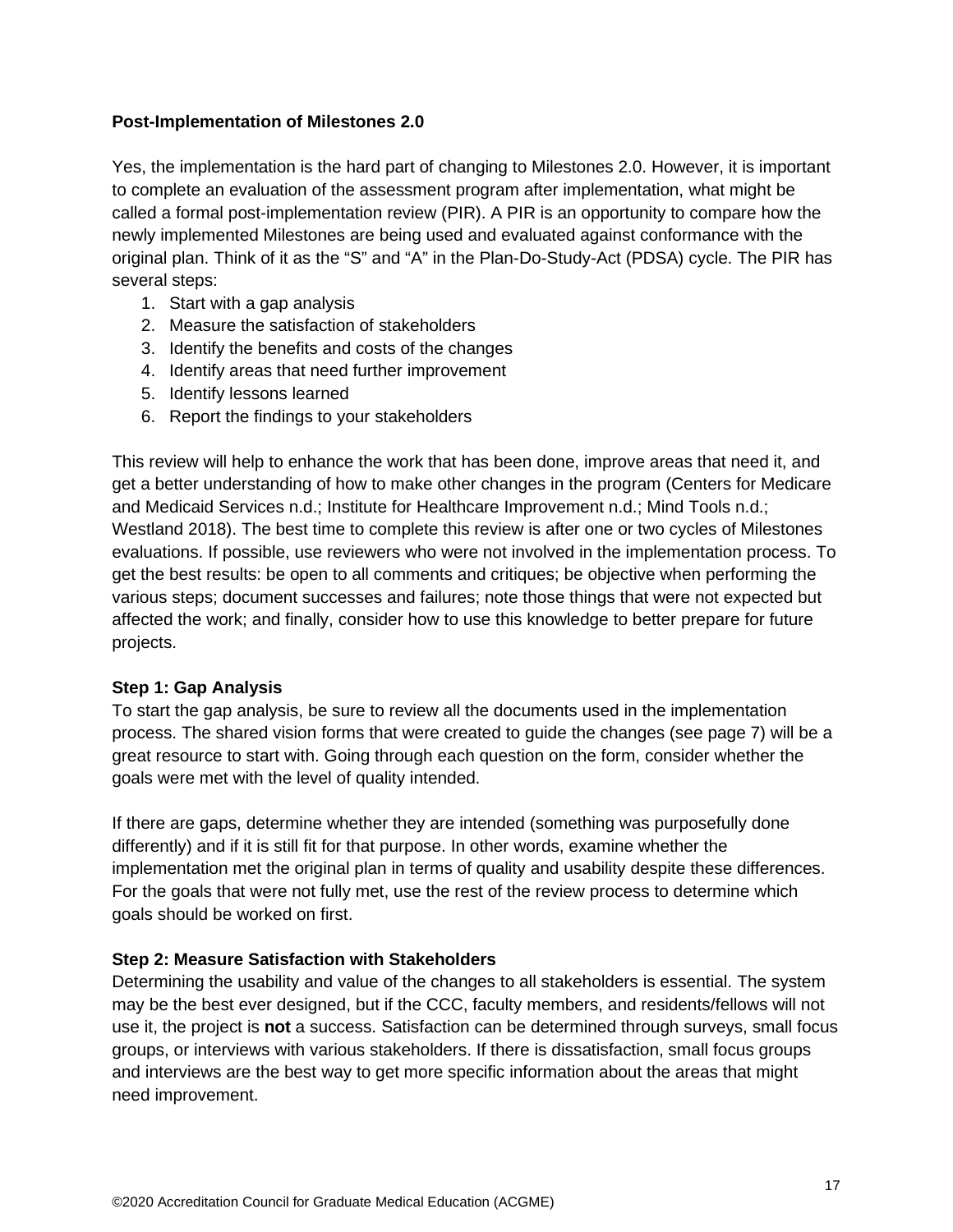## **Step 3: Identify Benefits and Costs of the Changes**

Identifying the costs and benefits can be difficult on projects for which the outcomes are not readily and regularly measured. Beyond monetary costs, be sure to include the amount of time required to develop and implement the project and to train the assessors. The benefits can be measured in various ways, including through surveys before and after the changes, time required to complete the original and new assessment, or even the usability of the results.

## **Step 4: Identify Areas that Need Further Improvement**

When considering the results of the first three steps, first list the areas that need improvement and determine which can be improved. Some needed improvements may be too costly to implement, so take time to prioritize the improvements to the assessment system. Once the improvements are identified, begin to plan the methods necessary to make these changes (e.g., if more training is needed begin to schedule those events). If it is a systems issue, work within the system to identify areas where other departments/experts may be able to help. If all improvement cannot be made at once, develop a long-term plan with identified outcomes.

#### **Step 5: Identify Lessons Learned**

Be sure to document each of these steps so that what worked and what did not work can be easily identified. For those changes that did not work, consider the steps taken, and determine what went wrong and how the same problem can be avoided in your next steps. For the changes that were successful, think about what can be learned from the process.

## **Step 6: Report the Findings to the Stakeholders**

This last step is critical – stakeholders deserve a final report. They have worked on the effort in various ways, completed training, and are using the product put in place. Share how the level of satisfaction has changed, benefits and costs, areas for improvement, and lessons learned. If additional work is being done to make further improvements, share the plan, and how whether or not it has met their needs will be measured.

Rarely does a project end with implementation; the same is true when implementing changes to the many facets of assessment and Milestones evaluation. Be sure to offer training annually for new faculty members and residents/fellows. Monitor the level of satisfaction and usability of the new system regularly. Through regular engagement with the CCC, faculty members, and residents/fellows, it will be possible to continue making small improvements to fit their ongoing needs and ensure a successful system.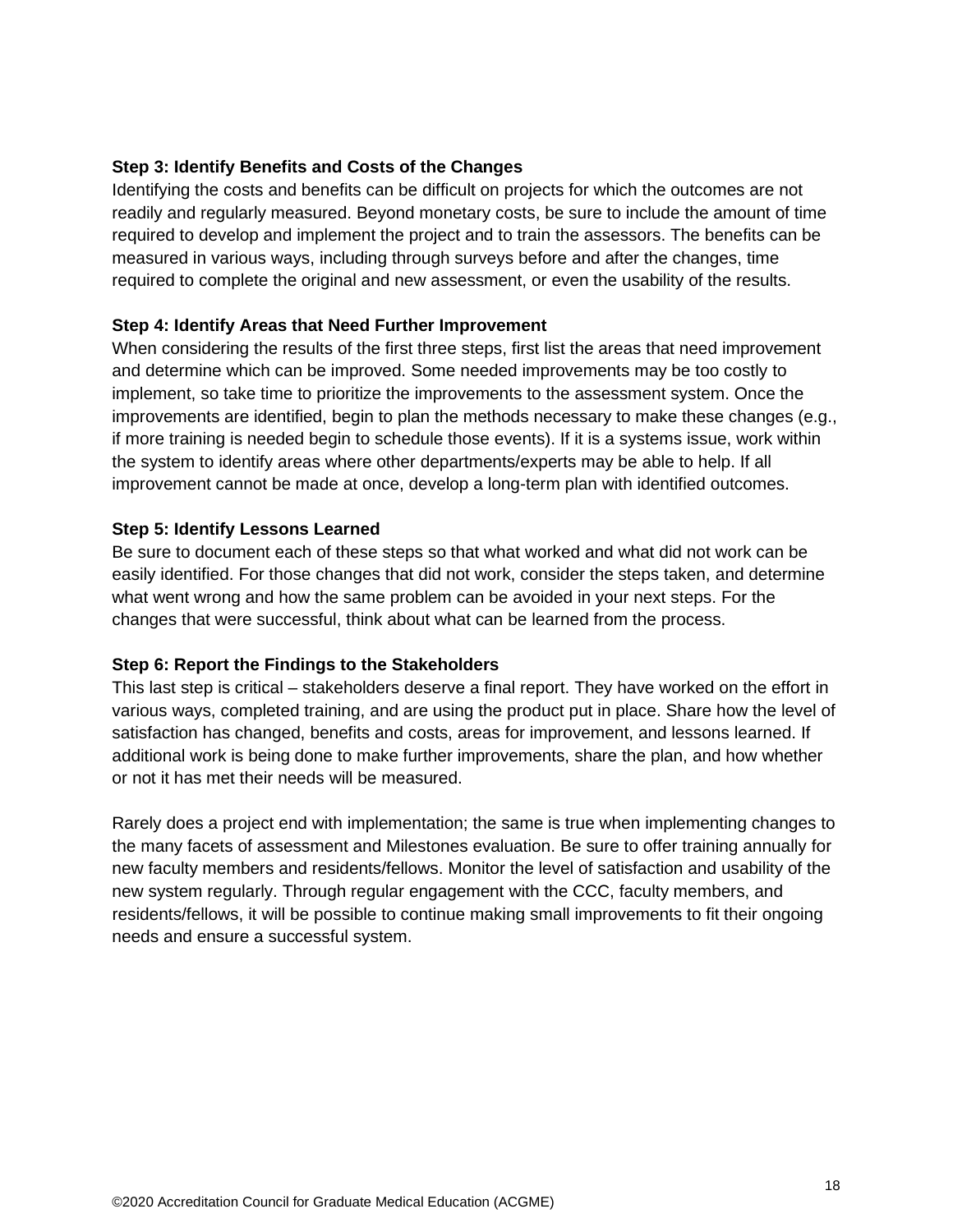#### References

- Boyd, Victoria A., Cynthia R. Whitehead, Patricia Thille, Shiphra Ginsburg, Ryan Brydges, and Ayelet Kuper. 2018. "Competency-Based Medical Education: The Discourse of Infallibility." *Medical Education* 52, no. 1: 45-57.
- Brown, Steven R. 1996. "Q Methodology and Qualitative Research." *Qualitative Health Research* 6, no. 4: 561-567.

Centers for Medicare and Medicaid Services. n.d. "PSDA Cycle Template." Accessed August 13, 2018. https://www.cms.gov/Medicare/Provider-Enrollment-and-Certification/QAPI/downloads/PDSACycledebedits.pdf.

Cook, David A., and Thomas J. Beckman. 2006. "Current Concepts in Validity and Reliability for Psychometric Instruments: Theory and Application." Am J Med 119, no. 2: 166.e7-16.

- Cook, David A., Ryan Brydges, Shiphra Ginsburg, and Rose Hatala. 2015. "A Contemporary Approach to Validity Arguments: A Practical Guide to Kane's Framework." *Medical Education* 49, no. 6: 560-575.
- Courtlandt, Cheryl D., Laura Noonan, and Leonard G. Feld. 2009. "Model for Improvement Part 1: A Framework for Health Care Quality." *Pediatr Clin North Am* 56, no. 4: 757-778.
- Custer, Rodney L., Joseph A. Scarcella, and Bob R. Stewart. 1999. "The Modified Delphi Technique – A Rotational Modification." *Journal of Career and Technical Education* 15, no. 2.
- Englander, Robert, Eric Holmboe, Paul Batalden, Rosemary Caron, Carol Durham, Tina Foster, Greg Ogrinc, Nacide Ercan-Fang, and Maren Batalden. 2019. "Coproducing Health Professions Education: A Prerequisite to Coproducing Health Care Services?" *Academic Medicine.* Preprint, submitted December 24, 2019. https://doi.org/10.1097/ACM.0000000000003137
- Google. n.d. "Post Implementation Review." Accessed August 13, 2018. https://docs.google.com/document/d/1FWf\_qb1wrfmgrFa7nUqA5- Ad48sSoEA5baYQDZjqOqE/preview.
- Holmboe, Eric S. 2015. "Realizing the Promise of Competency-Based Medical Education." *Academic Medicine* 90, no. 4: 411-413.
- Holmboe, Eric S. 2017. "The Journey to Competency-based Medical Education Implementing Milestones." *Marshall Journal of Medicine* 3, no. 1: 3-9.

Holmboe, Eric S., Stephanie Call, and Robert D. Ficalora. 2016. "Milestones and Competency-Based Medical Education." *JAMA Intern Med* 176, no. 11: 1601-1602.

Institute for Healthcare Improvement. n.d. "Science of Improvement: Testing Changes." Accessed August 13, 2018.

http://www.ihi.org/resources/Pages/HowtoImprove/ScienceofImprovementTestingChang es.aspx.

- Johnson, Barry. 1992. *Polarity Management: Identifying and Managing Unsolvable Problems*. Amherst MA: HRD Press Inc.
- Kelleher, Matthew, Benjamin Kinnear, Sue E. Poynter Wong, Jennifer O'Toole, and Eric Warm. 2020. "Linking Workplace-Based Assessment to ACGME Milestones: A Comparison of Mapping Strategies in Two Specialties." *Teaching and Learning in Medicine* 32, no. 2: 194-203.
- Kerr, Norbert L., and Scott Tindale. 2004. "Group Performance and Decision Making." *Annu Rev Psychol* 55: 623-655.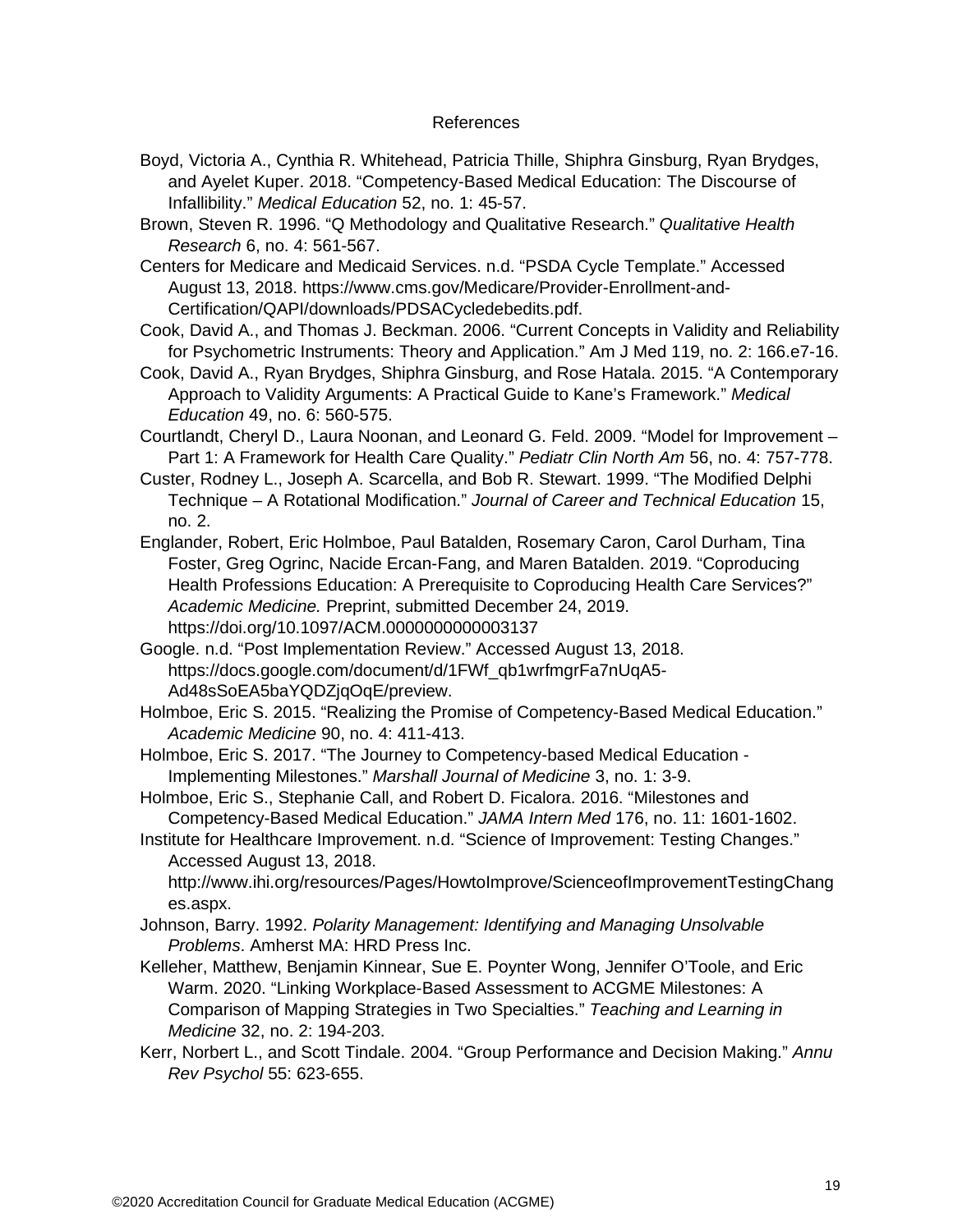- Kotter, John P. 1995. "Leading Change: Why Transformation Efforts Fail." *Harvard Business Review* 73, no. 2: 59-67.
- Lorenz, Jan, Heiko Rauhut, Frank Schweitzer, and Dirk Helbing. 2011. "How Social Influence Can Undermine the Wisdom of Crowd Effect." *Proc Natl Acad Sci U S A* 108, no. 22: 9020-9025.
- Mind Tools. n.d. "Post-Implementation Reviews." Accessed August 13, 2018. https://www.mindtools.com/pages/article/newPPM\_74.htm.
- Nasca, Thomas J., Ingrid Philibert, Timothy Brigham, and Timothy C. Flynn. 2012. "The Next GME Accreditation System – Rationale and Benefits." *New England Journal of Medicine* 366, no. 11: 1051-1056.
- Norman, Geoff, John Norcini, and Georges Bordage. 2014. "Competency-Based Education: Milestones or Milestones?" *Journal of Graduate Medical Education* 6, no. 1: 1-6.
- Randolph, Greg, Megan Esporas, Lloyd Provost, Sara Massie, and David G. Bundy. 2009. "Model for Improvement – Part Two: Measurement and Feedback for Quality Improvement Efforts." *Pediatr Clin North Am* 56, no. 4: 779-798.
- Ryan, Richard M., and Edward L. Deci. 2000. "Self-Determination Theory and the Facilitation of Intrinsic Motivation, Social Development, and Well-Being." *Am Psychol* 55, no. 1: 68-78.
- Stadler, Anne. n.d. "Doing an Open Space: A Two Page Primer." Accessed May 31, 2018. https://www.openspaceworld.org/files/tmnfiles/2pageos.htm.
- Touchie, Claire, and Olle ten Cate. 2016. "The Promise, Perils, Problems and Progress of Competency-Based Medical Education." *Medical Education* 50, no. 1: 93-100.
- University of Cincinnati Internal Medicine. 2017. "Resident Education Curriculum." Accessed May 14, 2018. http://med.uc.edu/docs/default-source/default-documentlibrary/curriculum-2017-18-final.pdf?sfvrsn=0.
- van der Vleuten, Cees P. M., Erik W. Driessen, Marjan J. B. Govaerts, and Sylvia Heeneman. 2014. "12 Tips for Programmatic Assessment." *Medical Teacher*: 1-6.
- Warm, Eric J., Matthew Kelleher, Benjamin Kinnear, and Dana Sall. 2018. "Feedback on Feedback as a Faculty Development Tool." *Journal of Graduate Medical Education* 10, no. 3: 354-355.
- Warm, Eric J., Benjamin Kinnear, and Dana Sall. 2017. "Section 5.3: Developing Evaluation Systems." In *A Textbook for Internal Medicine Education Programs*, edited by David A. Wininger and F. K. Williams. Alexandria VA: Alliance for Academic Internal Medicine.
- Warm, Eric J., Bradley R. Mathis, Justin D. Held, Savita Pai, Jonathan Tolentino, Lauren Ashbrook, Cheryl K. Lee, David Lee, Sharice Wood, Carl J. Fichtenbaum, et al. 2014. "Entrustment and Mapping of Observable Practice Activities for Resident Assessment." *Journal of General Internal Medicine* 29, no. 8: 1177-1182.
- Weinstock, Donna. 2008. "Lean Healthcare." *J Med Pract Manage* 23, no. 6: 339-341.
- Westland, Jason. 2018. "What is Post-Implementation Review in Project Management?" Accessed August 13, 2018. https://www.projectmanager.com/blog/post-implementationreview.
- Whitehead, Cynthia R., and Ayelet Kuper. 2017. "Faith-Based Medical Education." *Adv Health Sci Educ Theory* 22, no. 1: 1-3.
- Witteles, Ronald M., and Abraham Verghese. 2016. "Accreditation Council for Graduate Medical Education (ACGME) Milestones – Time for a Revolt?" *JAMA Intern Med* 176, no. 11: 1599-1600.